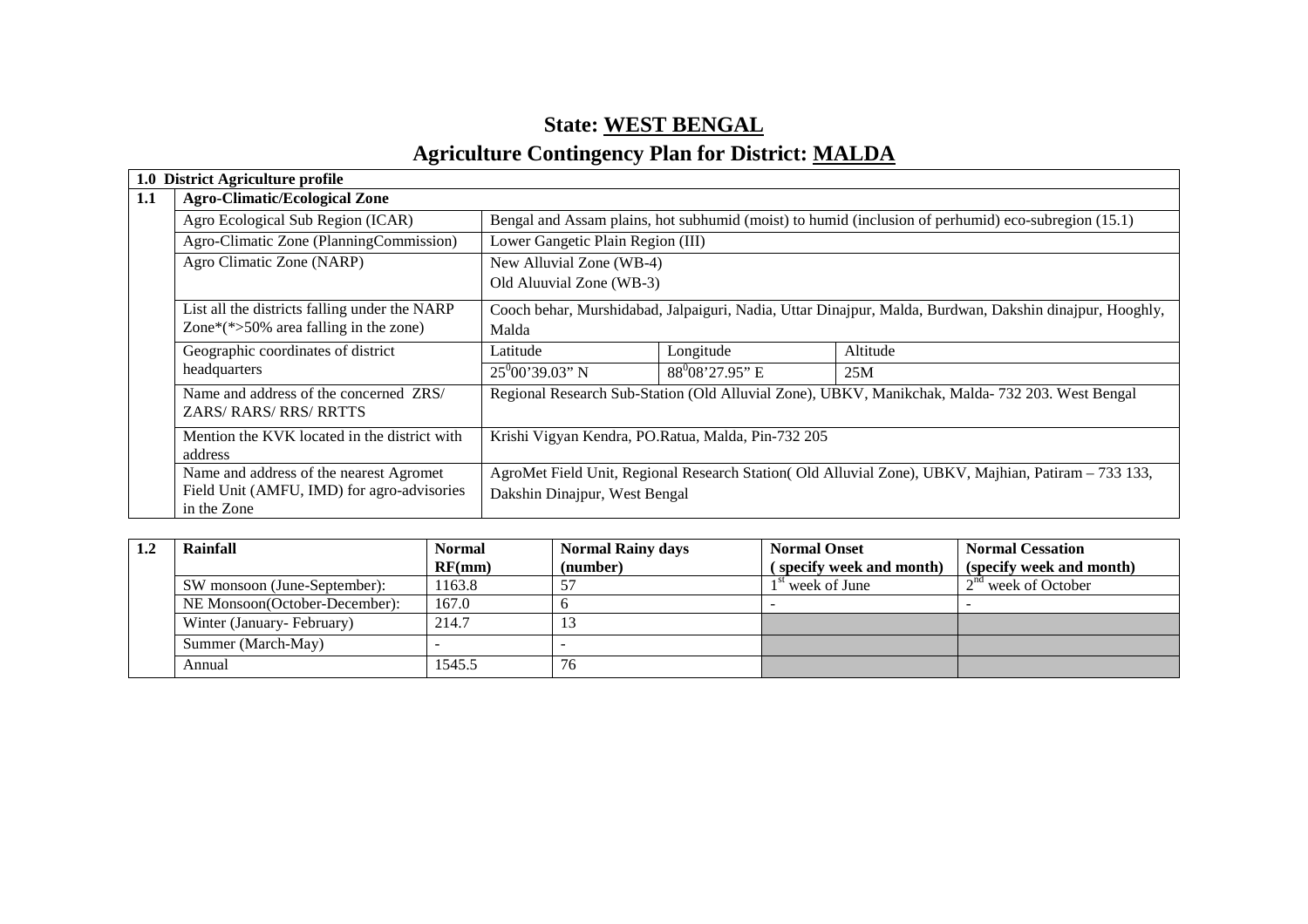| 1.3 | <b>Land</b> use                                          | Geographical | Cultivable | Forest | Land under              | Permanent | Cultivable | Land under                     | Barren and           | Current | Other   |
|-----|----------------------------------------------------------|--------------|------------|--------|-------------------------|-----------|------------|--------------------------------|----------------------|---------|---------|
|     | pattern of the<br><b>district</b> (latest<br>statistics) | area         | area       | area   | Non-agricultural<br>use | pastures  | wasteland  | Misc. tree crops<br>and groves | uncultivable<br>land | fallows | fallows |
|     | Area ('000ha)                                            | 370.8        | 295.9      | 1.v    | 64.3                    | 0.4       | 0.6        |                                | v                    | 21.5    | 14.4    |

| 1.4   Major Soils (common names like red sandy | Area $(900 \text{ ha})$ | Percent $(\% )$ of total    |
|------------------------------------------------|-------------------------|-----------------------------|
| loam deep soils $(\text{etc.})^*$              |                         |                             |
| Deep clay to clay loam Low Land (Tal)          | 114.099                 | 30                          |
| Medium sandy loam to loam Medium Land (Diara)  | 112.188                 | 30                          |
| Deep Clay loam High Land (Barind)              | 133.851                 | 40 including other land use |

| - | <b>Agricultural land use</b>     | $^{\prime}$ (000 ha)<br>Area | Cropping intensity % |
|---|----------------------------------|------------------------------|----------------------|
|   | Net sown area                    | 260                          | 182.57               |
|   | 214.<br>Area sown more than once |                              |                      |
|   | Gross cropped area               | 474.                         |                      |

| 1.6 | <b>Irrigation</b>               | Area ('000 ha) |                          |                                    |  |  |  |  |  |  |
|-----|---------------------------------|----------------|--------------------------|------------------------------------|--|--|--|--|--|--|
|     | Net irrigated area              | 125.13         |                          |                                    |  |  |  |  |  |  |
|     | Gross irrigated area            | 459.83         |                          |                                    |  |  |  |  |  |  |
|     | Rainfed area                    | 134.87         |                          |                                    |  |  |  |  |  |  |
|     | <b>Sources of Irrigation</b>    | Number         | Area ('000 ha)           | Percentage of total irrigated area |  |  |  |  |  |  |
|     | Canals                          |                |                          | $\overline{\phantom{a}}$           |  |  |  |  |  |  |
|     | Tanks /Surface flow irrigation  | 701            | 26.2                     | 61.5                               |  |  |  |  |  |  |
|     | Deep tube well                  | 326            | 6.4                      | 15.0                               |  |  |  |  |  |  |
|     | Bore wells-MDTW                 | 18             | 0.3                      | 0.7                                |  |  |  |  |  |  |
|     | Lift irrigation schemes         | 424            | 9.1                      | 21.3                               |  |  |  |  |  |  |
|     | Micro-irrigation                |                | $\overline{\phantom{a}}$ | $\overline{\phantom{a}}$           |  |  |  |  |  |  |
|     | Other sources (Light DTW)       | 108            | 0.6                      |                                    |  |  |  |  |  |  |
|     | <b>Total Irrigated Area STW</b> | 33194          | 42.6                     |                                    |  |  |  |  |  |  |
|     | Pump sets                       | ۰              |                          |                                    |  |  |  |  |  |  |
|     | No. of Tractors                 |                |                          |                                    |  |  |  |  |  |  |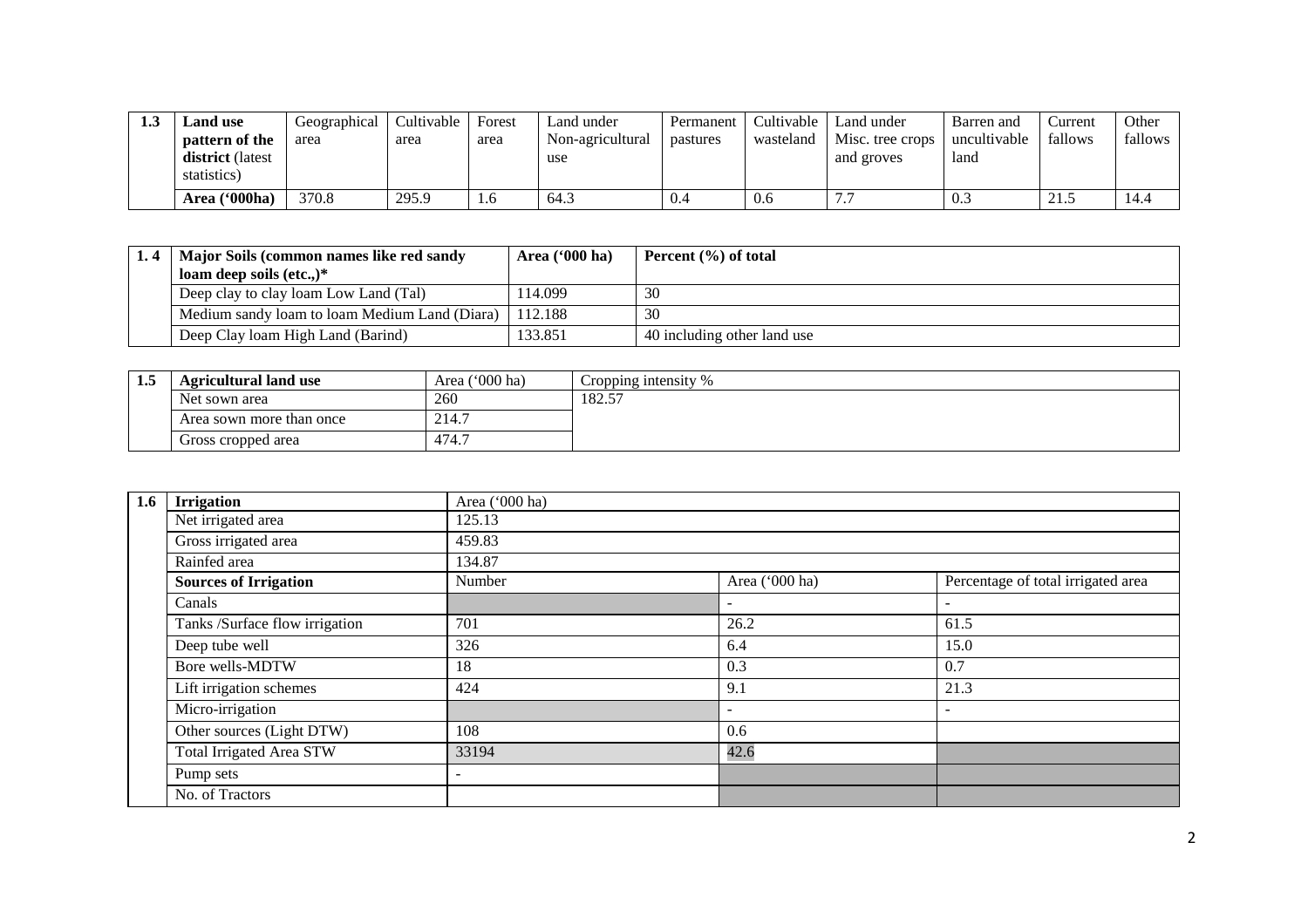|      | Groundwater availability and use*<br>(Data source: State/Central Ground<br>water Department /Board) | No. of blocks/Tehsils                                                                                 | $(\%)$ area | Quality of water (specify the<br>problem such as high levels of<br>arsenic, fluoride, saline etc) |
|------|-----------------------------------------------------------------------------------------------------|-------------------------------------------------------------------------------------------------------|-------------|---------------------------------------------------------------------------------------------------|
|      | Over exploited                                                                                      |                                                                                                       |             | Few blocks are having water quality                                                               |
|      | Critical                                                                                            |                                                                                                       |             | problems such as arsenic and                                                                      |
|      | Semi-critical                                                                                       |                                                                                                       |             | fluoride                                                                                          |
| Safe |                                                                                                     |                                                                                                       |             |                                                                                                   |
|      | Wastewater availability and use                                                                     |                                                                                                       |             |                                                                                                   |
|      | Ground water quality                                                                                |                                                                                                       |             |                                                                                                   |
|      |                                                                                                     | *over-exploited: groundwater utilization > 100%; critical: 90-100%; semi-critical: 70-90%; safe: <70% |             |                                                                                                   |

## **1.7 Area under major field crops & horticulture (as per latest figures) (Specify year 2010-11)**

| 1.7 | Major field crops cultivated           |                          | Area ('000 ha)           |                          |                          |                          |                |               |                    |
|-----|----------------------------------------|--------------------------|--------------------------|--------------------------|--------------------------|--------------------------|----------------|---------------|--------------------|
|     |                                        | <b>Kharif</b>            |                          |                          | Rabi                     |                          |                |               |                    |
|     |                                        | <b>Irrigated</b>         | <b>Rainfed</b>           | <b>Total</b>             | <b>Irrigated</b>         | <b>Rainfed</b>           | <b>Total</b>   | <b>Summer</b> | <b>Grand</b> total |
|     | Rice                                   | $\blacksquare$           | 135.210                  | 135.210                  |                          | 59.980                   | 59.980         | 3.102 Aus     | 198.292            |
|     | Mustard                                | $\overline{\phantom{a}}$ | $\blacksquare$           | $\overline{\phantom{a}}$ | $\blacksquare$           | 27.025                   | 27.025         | $\sim$        | 27.025             |
|     | Wheat                                  | $\overline{\phantom{a}}$ | $\overline{\phantom{a}}$ | $\overline{\phantom{a}}$ | $\overline{\phantom{a}}$ | 41.130                   | 41.130         | $\sim$        | 41.130             |
|     | Jute                                   | $\overline{\phantom{a}}$ | $\blacksquare$           | $\sim$                   | $\overline{\phantom{a}}$ | $\overline{\phantom{a}}$ | $\sim$         | 20.387        | 20.387             |
|     | Blackgram                              | $\overline{\phantom{a}}$ | $\blacksquare$           | 14.2                     | $\blacksquare$           | $\blacksquare$           | $\blacksquare$ | $\sim$        | 14.2               |
|     | Sugarcane                              | $\blacksquare$           | $\blacksquare$           |                          | $\overline{\phantom{a}}$ | 63.697                   | 63.697         | $\sim$        | 63.697             |
|     | Maize                                  | $\overline{\phantom{a}}$ | $\overline{\phantom{a}}$ | 4.525                    | $\sim$                   | $\overline{\phantom{a}}$ | $\sim$         | 4.525         | 4.525              |
|     | <b>Horticulture crops - Fruits</b>     | Area ('000 ha)           |                          |                          |                          |                          |                |               |                    |
|     |                                        | <b>Total</b>             |                          |                          |                          |                          |                |               |                    |
|     | Mango                                  | 25.0                     |                          |                          |                          |                          |                |               |                    |
|     | Litchi                                 | 1.0                      |                          |                          |                          |                          |                |               |                    |
|     | Banana                                 | 0.7                      |                          |                          |                          |                          |                |               |                    |
|     | Papaya                                 | 0.2                      |                          |                          |                          |                          |                |               |                    |
|     | Guava                                  | 0.3                      |                          |                          |                          |                          |                |               |                    |
|     | Jackfruit                              | 0.3                      |                          |                          |                          |                          |                |               |                    |
|     | <b>Horticulture crops - Vegetables</b> | <b>Total</b>             |                          |                          |                          |                          |                |               |                    |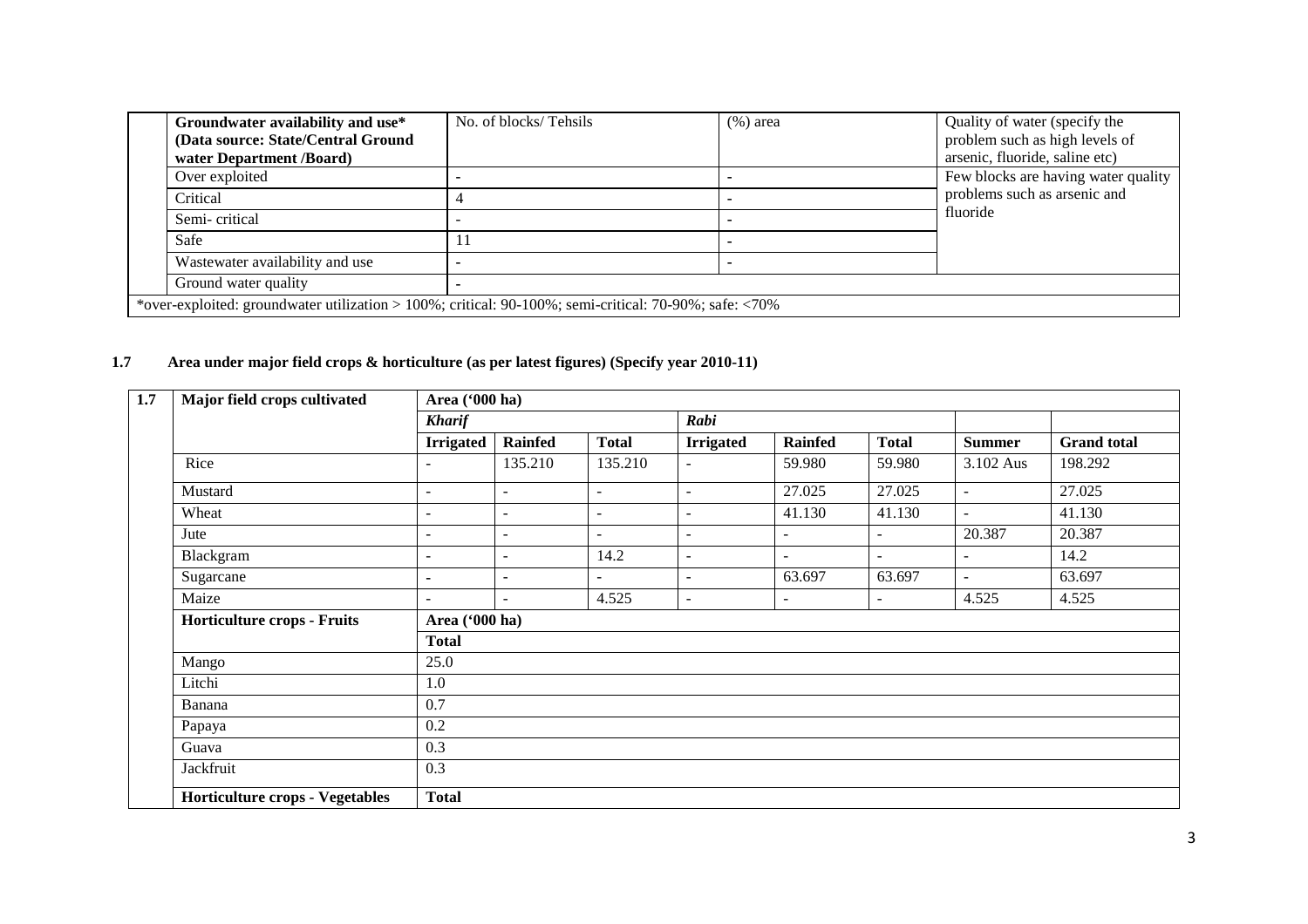| Potato                              | 12.9         |
|-------------------------------------|--------------|
| Cabbage                             | 3.9          |
| Cauliflower                         | 3.2          |
| Tomato                              | 2.4          |
| Peas                                | 0.7          |
| <b>Medicinal and Aromatic crops</b> | <b>Total</b> |
| Tulsi                               | 0.4          |
| Sarpagandha                         | 1.6          |
| Aswagandha                          | 1.4          |
| Kalomegh                            | 1.2          |
| Alovera                             | 0.6          |

| 1.8 | <b>Livestock</b> (2007-08)                     | <b>Male</b> ('000) | Female ('000) | Total $(900)$             |  |
|-----|------------------------------------------------|--------------------|---------------|---------------------------|--|
|     | Non descriptive Cattle (local low yielding)    | 273.4              | 391.8         | 665.3                     |  |
|     | Crossbred cattle                               | 11.6               | 54.8          | 66.4                      |  |
|     | Non descriptive Buffaloes (local low yielding) | 39.5               | 11.3          | 50.8                      |  |
|     | <b>Descript Buffaloes</b>                      |                    |               |                           |  |
|     | Goat                                           |                    |               | 975.5                     |  |
|     | Sheep                                          |                    |               | 56.2                      |  |
|     | Others (Camel, Pig, Yak etc.)                  |                    |               |                           |  |
|     | Commercial dairy farms (Number)                |                    |               |                           |  |
| 1.9 | <b>Poultry</b>                                 | No. of farms       |               | Total No. of birds ('000) |  |
|     | Commercial Fowl                                |                    | 1993.5        |                           |  |
|     | Backyard Duck                                  |                    | 418.4         |                           |  |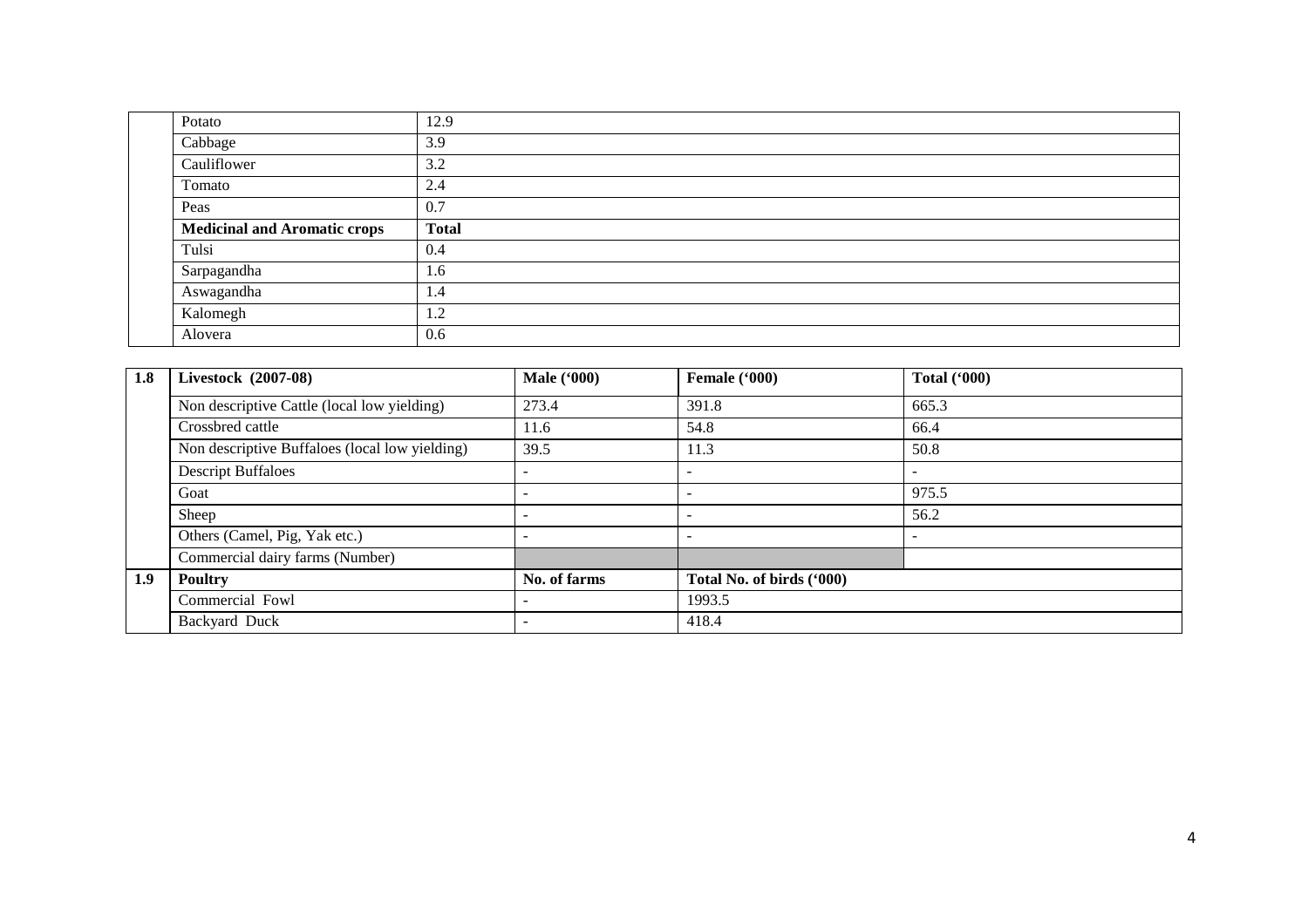| 1.10 | Fisheries (Data source: Chief Planning Officer)              |                        |              |                                                                              |                                          |                                                           |  |                                                |  |
|------|--------------------------------------------------------------|------------------------|--------------|------------------------------------------------------------------------------|------------------------------------------|-----------------------------------------------------------|--|------------------------------------------------|--|
|      | A. Capture                                                   |                        |              |                                                                              |                                          |                                                           |  |                                                |  |
|      | i) Marine (Data Source:<br><b>Fisheries Department)</b>      | No. of fishermen       | <b>Boats</b> |                                                                              | <b>Nets</b>                              |                                                           |  | <b>Storage facilities (Ice</b><br>plants etc.) |  |
|      |                                                              |                        | Mechanized   | Non-<br>mechanized                                                           | Mechanized<br>(Trawl nets,<br>Gill nets) | Non-mechanized<br>(Shore Seines, Stake $\&$<br>trap nets) |  |                                                |  |
|      |                                                              | 88674                  |              |                                                                              |                                          | $\blacksquare$                                            |  | ۰                                              |  |
|      | ii) Inland (Data Source:<br><b>Fisheries Department</b> )    | No. Farmer owned ponds |              | <b>No. of Reservoirs</b><br>No. of village tanks<br>$\overline{\phantom{a}}$ |                                          |                                                           |  |                                                |  |
|      |                                                              | ٠                      |              |                                                                              |                                          |                                                           |  |                                                |  |
|      | <b>B.</b> Culture                                            |                        |              |                                                                              |                                          |                                                           |  |                                                |  |
|      |                                                              |                        |              | Water Spread Area (ha)                                                       |                                          | Yield (t/ha)                                              |  | Production ('000 tons)                         |  |
|      | i) Brackish water (Data Source: MPEDA/ Fisheries Department) |                        |              |                                                                              |                                          |                                                           |  |                                                |  |
|      | ii) Fresh water (Data Source: Fisheries Department)          |                        |              |                                                                              |                                          |                                                           |  |                                                |  |
|      | <b>Others</b>                                                |                        |              |                                                                              |                                          | $\overline{\phantom{a}}$                                  |  |                                                |  |

# **1.11 Production and Productivity of major crops** (Average of last 5 years: 2004, 05, 06, 07, 08; specify years)

| 1.11 | Name of crop<br>Kharif |            |                                                                           | Rabi       |                          | <b>Summer</b> |              | <b>Total</b> |              |
|------|------------------------|------------|---------------------------------------------------------------------------|------------|--------------------------|---------------|--------------|--------------|--------------|
|      |                        | Production | Productivity                                                              | Production | Productivity             | Production    | Productivity | Production   | Productivity |
|      |                        | (000 t)    | (kg/ha)                                                                   | (000 t)    | (kg/ha)                  | (000 t)       | (kg/ha)      | (000 t)      | (kg/ha)      |
|      |                        |            | Major Field crops (Crops to be identified based on total acreage)         |            |                          |               |              |              |              |
|      | Paddy                  | 338.025    | 2500                                                                      | 179.94     | 3000                     | 9.306         | 2000         | 527.271      | 2660         |
|      | Mustard                |            |                                                                           | 24.32      | 900                      |               |              | 24.32        | 900          |
|      | Wheat                  |            | $\overline{\phantom{a}}$                                                  | 82.26      | 2000                     |               | ۰            | 82.26        | 2000         |
|      | Jute                   | 48.928     | 2400                                                                      |            |                          | -             | ۰            | 48.928       | 2400         |
|      | Blackgram              | 10.224     | 720                                                                       |            | $\overline{\phantom{a}}$ |               | ۰            | 10.224       | 720          |
|      | Sugarcane              |            |                                                                           | 4458.79    | 70000                    |               |              | 4458.79      | 70000        |
|      | Maize                  |            | $\overline{\phantom{a}}$                                                  | 11.31      | 2500                     |               | ۰            | 11.31        | 2500         |
|      |                        |            | Major Horticultural crops (Crops to be identified based on total acreage) |            |                          |               |              |              |              |
|      | Mango                  |            |                                                                           |            |                          | 145.00        | 12500        | 145.00       | 12500        |
|      | Potato                 |            |                                                                           | 283.8      | 22000                    |               | ۰            | 283.8        | 22000        |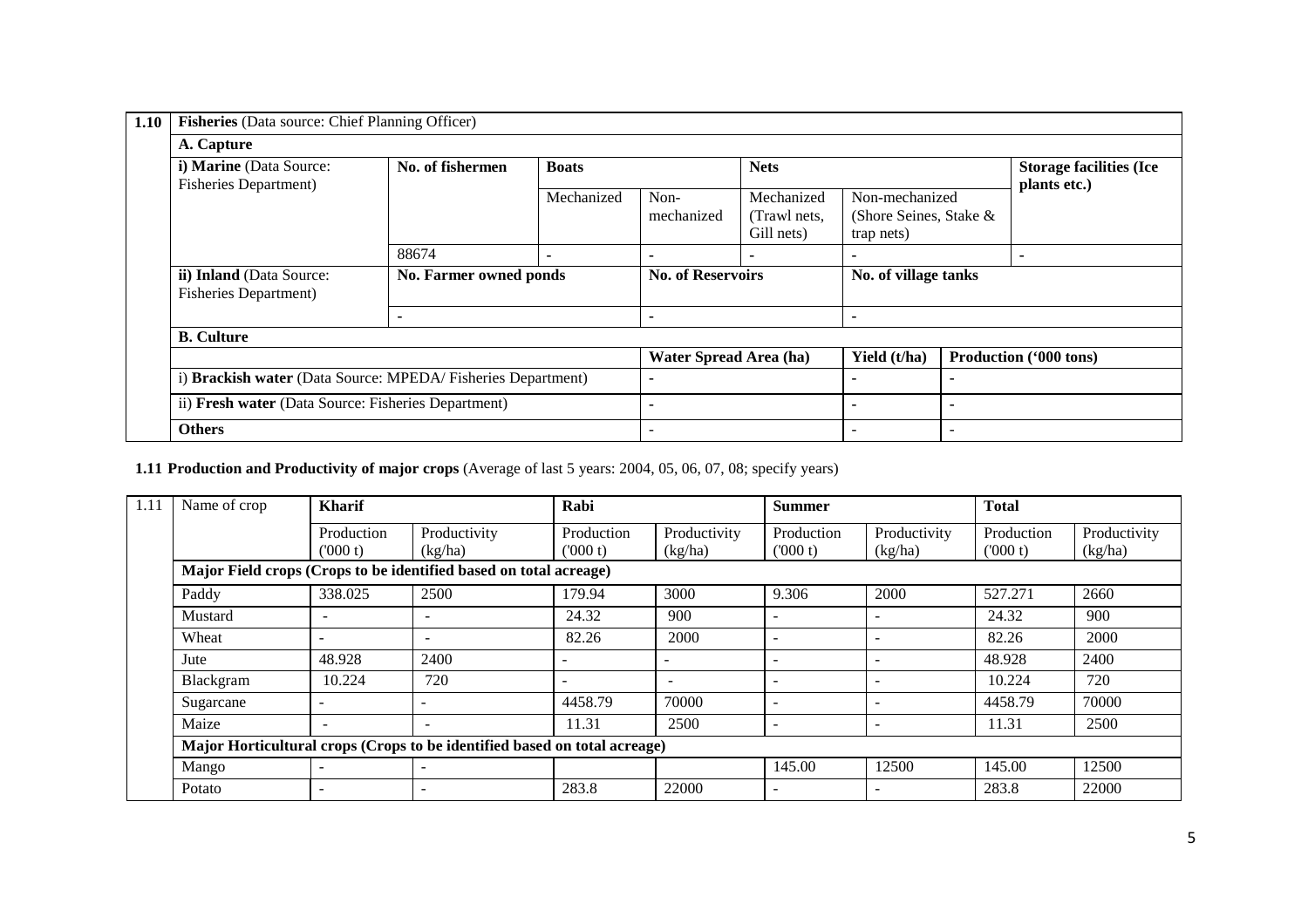| 1.12 | Sowing window for 5      | <b>Rice</b>            | <b>Mustard</b>              | Wheat                 | Jute                | <b>Black gram</b>        | <b>Potato</b>            |
|------|--------------------------|------------------------|-----------------------------|-----------------------|---------------------|--------------------------|--------------------------|
|      | major field crops        |                        |                             |                       |                     |                          |                          |
|      | (start and end of normal |                        |                             |                       |                     |                          |                          |
|      | sowing period)           |                        |                             |                       |                     |                          |                          |
|      | Kharif-Rainfed           | July $1st$ week to Aug | ۰                           |                       |                     | Aug $2^{nd}$ - $4^{th}$  |                          |
|      |                          | $2nd$ week             |                             |                       |                     | week                     |                          |
|      | Kharif-Irrigated         |                        |                             |                       |                     | $\overline{\phantom{a}}$ |                          |
|      | Rabi-Rainfed             |                        |                             | Nov $1st$ week to Dec | ۰                   |                          |                          |
|      |                          |                        |                             | $2nd$ week            |                     |                          |                          |
|      | Rabi-Irrigated           |                        | Oct $4^{\text{th}}$ week to |                       |                     |                          | Nov $1st$ week to        |
|      |                          |                        | Nov $2^{nd}$ week           |                       |                     |                          | Dec $4^{\text{th}}$ week |
|      | Summer / Pre-kharif      | Boro rice – Jan $3rd$  |                             |                       | March $4th$ week to |                          |                          |
|      |                          | week to Feb $2nd$ week |                             |                       | April $3rd$ week    |                          |                          |

| 1.13 | What is the major contingency the district is prone to? (Tick mark) | <b>Regular</b>                                                                                                                                                                                                  | <b>Occasional</b>        | <b>None</b> |
|------|---------------------------------------------------------------------|-----------------------------------------------------------------------------------------------------------------------------------------------------------------------------------------------------------------|--------------------------|-------------|
|      | Drought                                                             | ٠                                                                                                                                                                                                               |                          |             |
|      | Flood                                                               |                                                                                                                                                                                                                 |                          |             |
|      | Cyclone                                                             | ٠                                                                                                                                                                                                               | ٠                        |             |
|      | Hail storm                                                          | ۰                                                                                                                                                                                                               |                          |             |
|      | Heat wave                                                           |                                                                                                                                                                                                                 |                          |             |
|      | Cold wave                                                           | $\overline{\phantom{a}}$                                                                                                                                                                                        | $\overline{\phantom{0}}$ |             |
|      | Frost                                                               | $\overline{\phantom{a}}$                                                                                                                                                                                        | $\overline{\phantom{0}}$ |             |
|      | Sea water intrusion                                                 | $\overline{\phantom{0}}$                                                                                                                                                                                        | $\overline{\phantom{0}}$ |             |
|      | Pests and disease outbreak (specify)                                | √ Potato late blight .Kharif rice- Stem borer, Leaf<br>folder, Sheath blight, rice blast, stem rot<br>Jute-Stem rot, Bihar Hairy Caterpillar, Mite<br>Mustard_Aphid, Club root, Leaf spot<br>Wheat – Stem borer | $\overline{\phantom{0}}$ |             |

| 1.14 | <b>Include Digital maps of</b> | Location map of district within State as Annexure I | Enclosed: Yes |  |
|------|--------------------------------|-----------------------------------------------------|---------------|--|
|      | the district for               | Mean annual rainfall as Annexure 2                  | Enclosed: Yes |  |
|      |                                | Soil map as Annexure 3                              | Enclosed: Yes |  |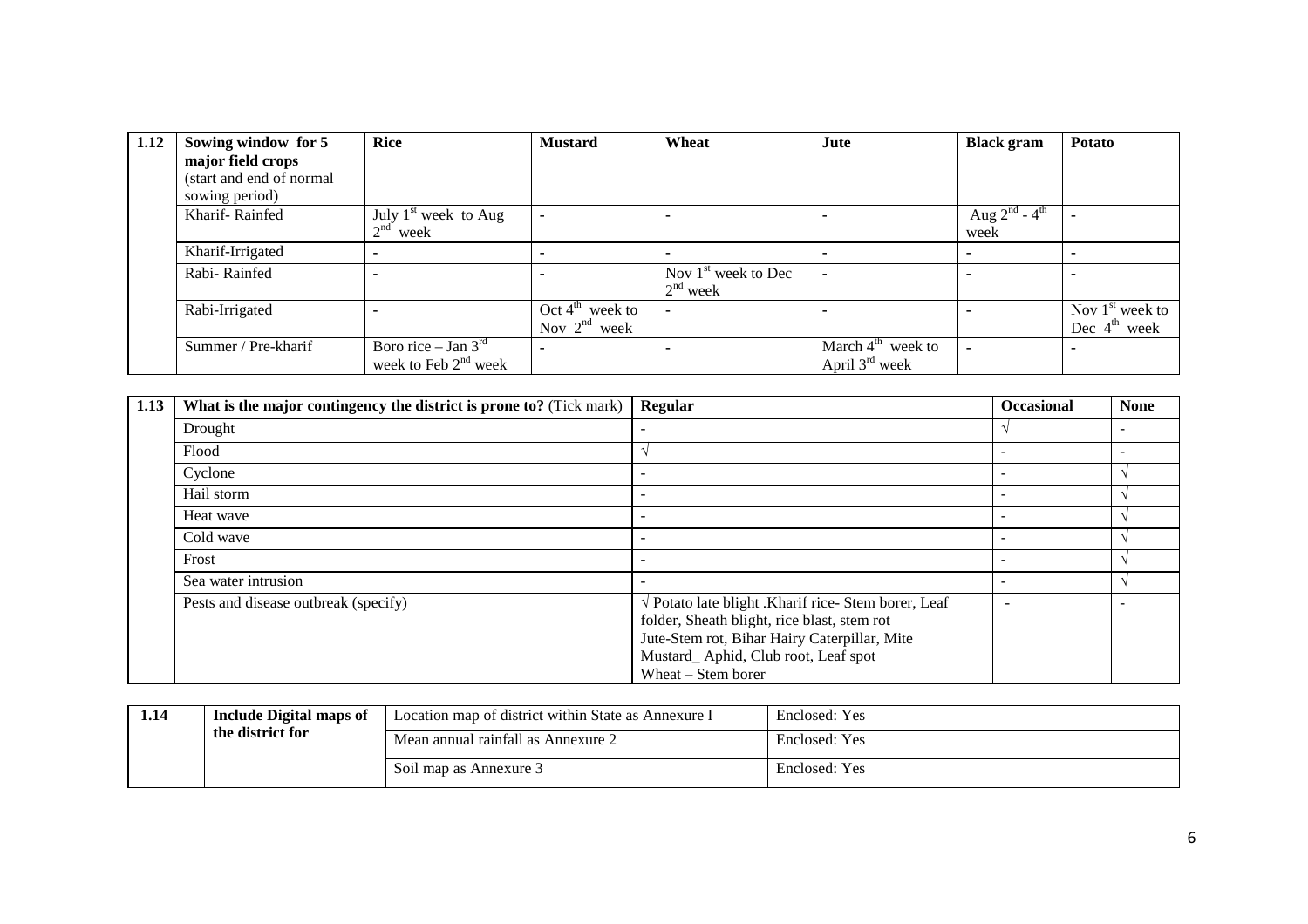#### **Annexure-1**



## **Location map of Malda district**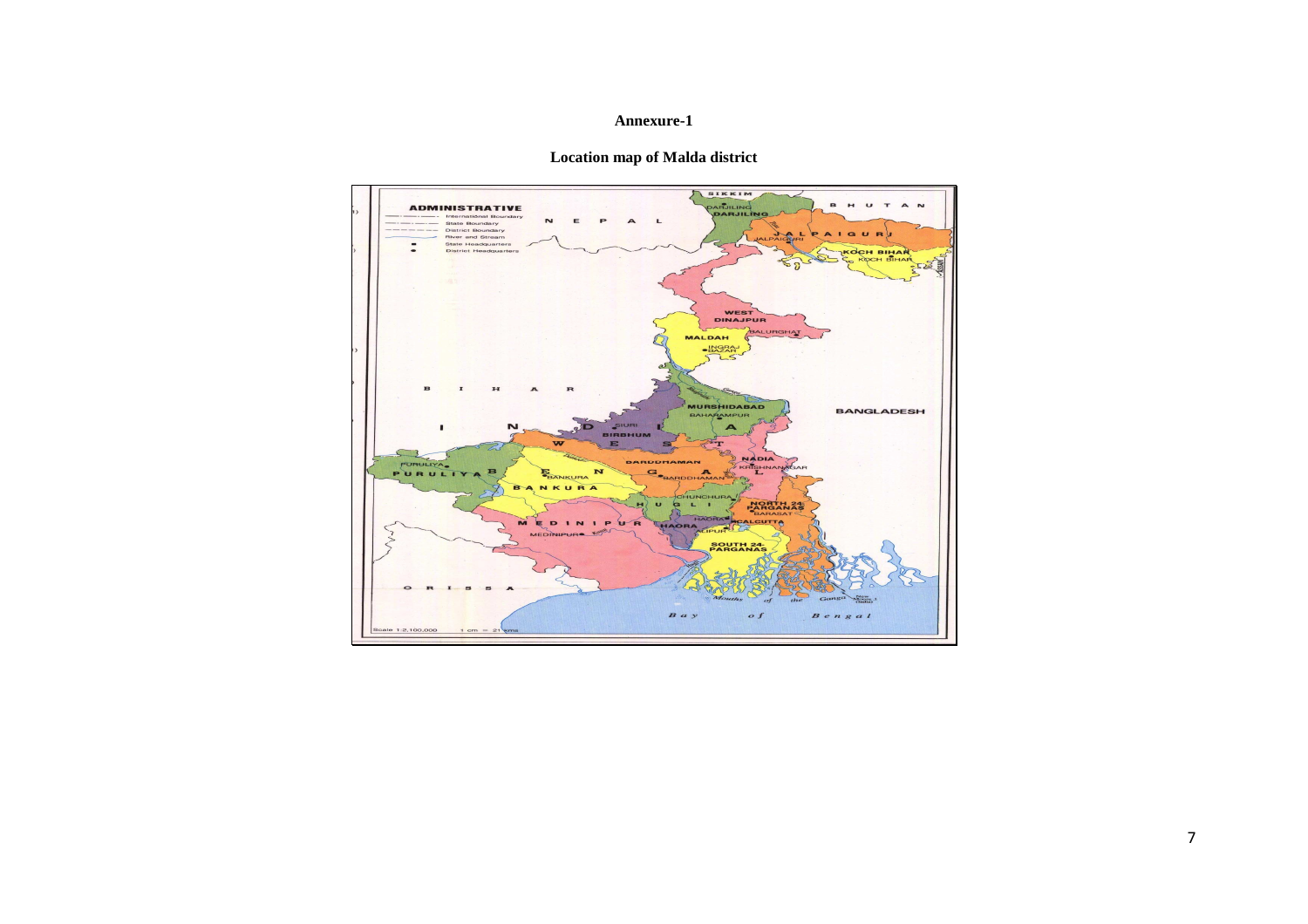#### **Annexure-2**



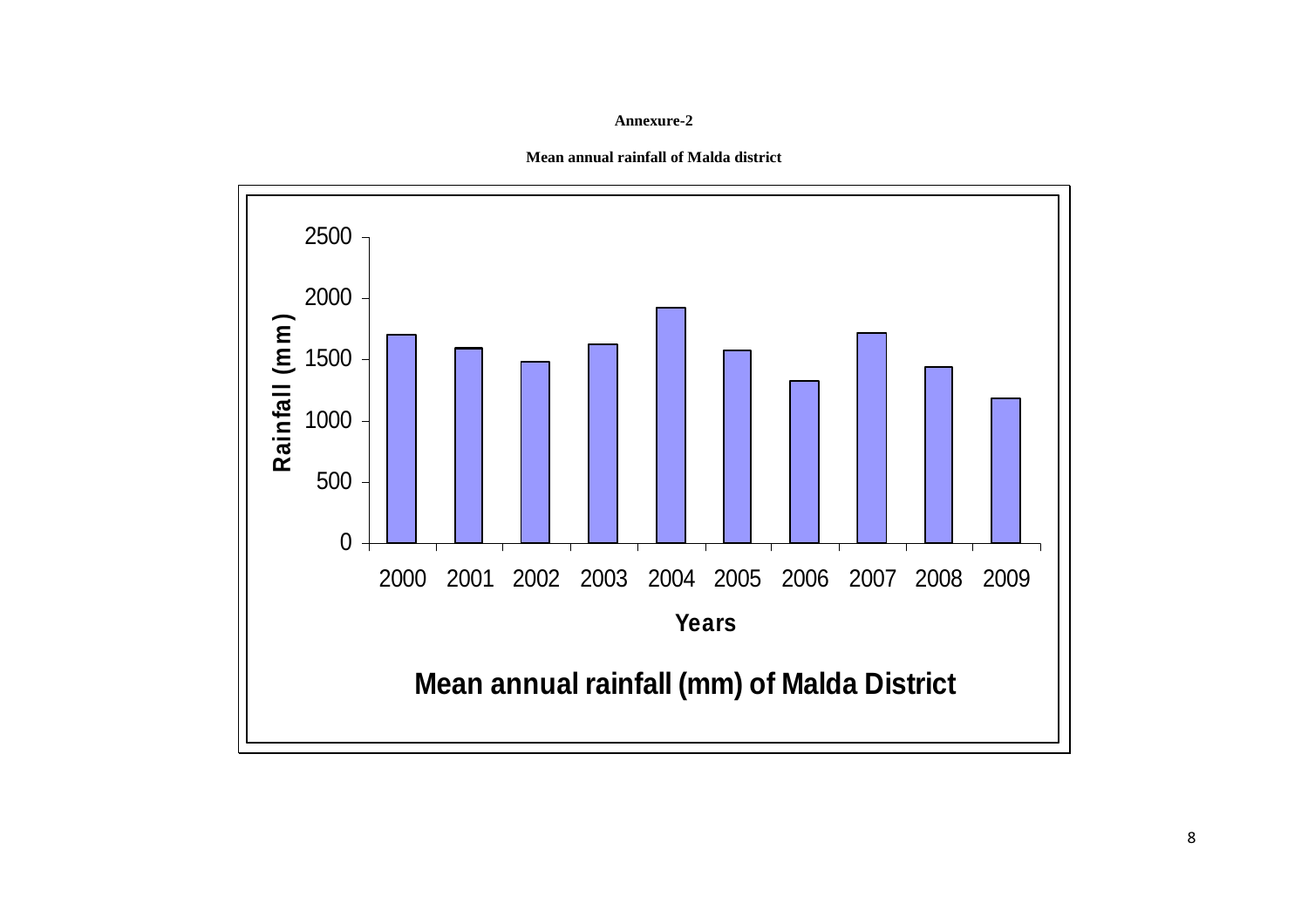#### **Annexure-2**



**Soil map of Malda district** 

Source: NBSS & LUP Regional Centre, Kolkata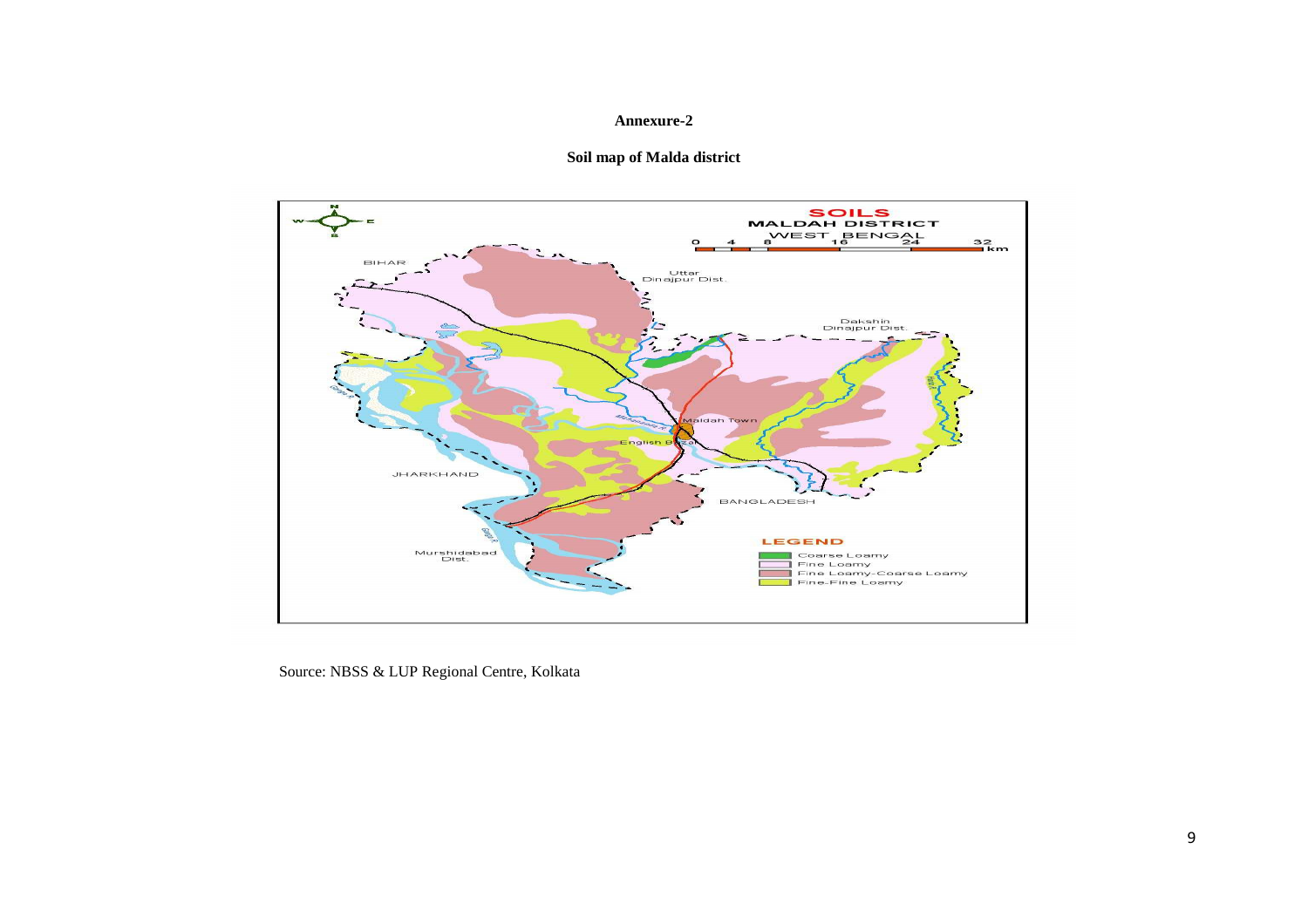## **2.0 Strategies for weather related contingencies**

**2.1 Drought** 

## **2.1.1 Rainfed situation**

| <b>Condition</b> |                        |                 |                     | <b>Suggested Contingency measures</b>                                    |                                  |
|------------------|------------------------|-----------------|---------------------|--------------------------------------------------------------------------|----------------------------------|
| <b>Early</b>     | <b>Major</b>           | Normal Crop/    | <b>Change</b>       | <b>Agronomic measures</b>                                                | <b>Remarks on Implementation</b> |
| season           | Farming                | <b>Cropping</b> | in $\text{crop } /$ |                                                                          |                                  |
| drought          | situation              | system          | cropping            |                                                                          |                                  |
| (delayed         |                        |                 | system              |                                                                          |                                  |
| onset)           |                        |                 | including           |                                                                          |                                  |
|                  |                        |                 | variety             |                                                                          |                                  |
| Delay by 2       | Deep clay to           | Maize-Rice      | No.                 | Increase the seed rate by 10% and close spacing of 45 cm                 | Linkage with seed farms of       |
| weeks            | clay loam              |                 | change              |                                                                          | Department of Agriculture,       |
|                  | Low Land               | $Rice (aus)$ -  | $-do -$             | Normal Transplanting of 2-3 seedlings/hill                               | NSC, WBSC, UBKV for supply       |
| $3rd$ week of    | (Tal)                  | Fallow-Mustard  |                     |                                                                          | of seed                          |
| June             |                        | Jute-Rice       | $-do$ -             | Increase the seed rate by 10% and close spacing of 30 cm                 |                                  |
|                  | Medium sandy           | $Jute - Rice$   | $-do -$             | $-do -$                                                                  |                                  |
|                  | loam to loam           | Maize-          | $-do -$             | $-do-$                                                                   |                                  |
|                  | Medium Land            | Blackgram       |                     |                                                                          |                                  |
|                  | (Diara)                | Sugarcane       | $-do$ -             | Planting 2-3 budded setts<br>$\bullet$                                   |                                  |
|                  |                        |                 |                     | Sett treatment with 0.2% Carbendazim to prevent rot disease<br>$\bullet$ |                                  |
|                  | Deep Clay<br>loam High | Jute - Rice     | $-do -$             | Increase the seed rate by 10% and close spacing of 30 cm                 |                                  |
|                  | Land (Barind)          | Sugarcane       | $-do -$             | Planting 2-3 budded setts<br>$\bullet$                                   |                                  |
|                  |                        |                 |                     | Sett treatment with 0.2% Carbendazim to prevent rot disease              |                                  |

| <b>Conditions</b>                                |                                       |                                               | <b>Suggested Contingency measures</b>                    |                                                                                                 |                                                                                 |
|--------------------------------------------------|---------------------------------------|-----------------------------------------------|----------------------------------------------------------|-------------------------------------------------------------------------------------------------|---------------------------------------------------------------------------------|
| Early<br>season<br>drought<br>(delayed<br>onset) | Major<br>Farming<br>situation         | Normal Crop/<br><b>Cropping</b><br>system     | Change in crop /<br>cropping system<br>including variety | <b>Agronomic measures</b>                                                                       | <b>Remarks on Implementation</b>                                                |
| Delay by 4<br>weeks                              | Deep clay to<br>clay loam<br>Low Land | Maize-Rice<br>$Rice$ (aus)-<br>fallow-Mustard | No change<br>No change                                   | Increase seed rate by 20% and closer spacing of 45 cm<br>Transplanting with 4-5 seedling / hill | Linkage with seed farms of<br>Department of Agriculture,<br>NSC, WBSC, UBKV for |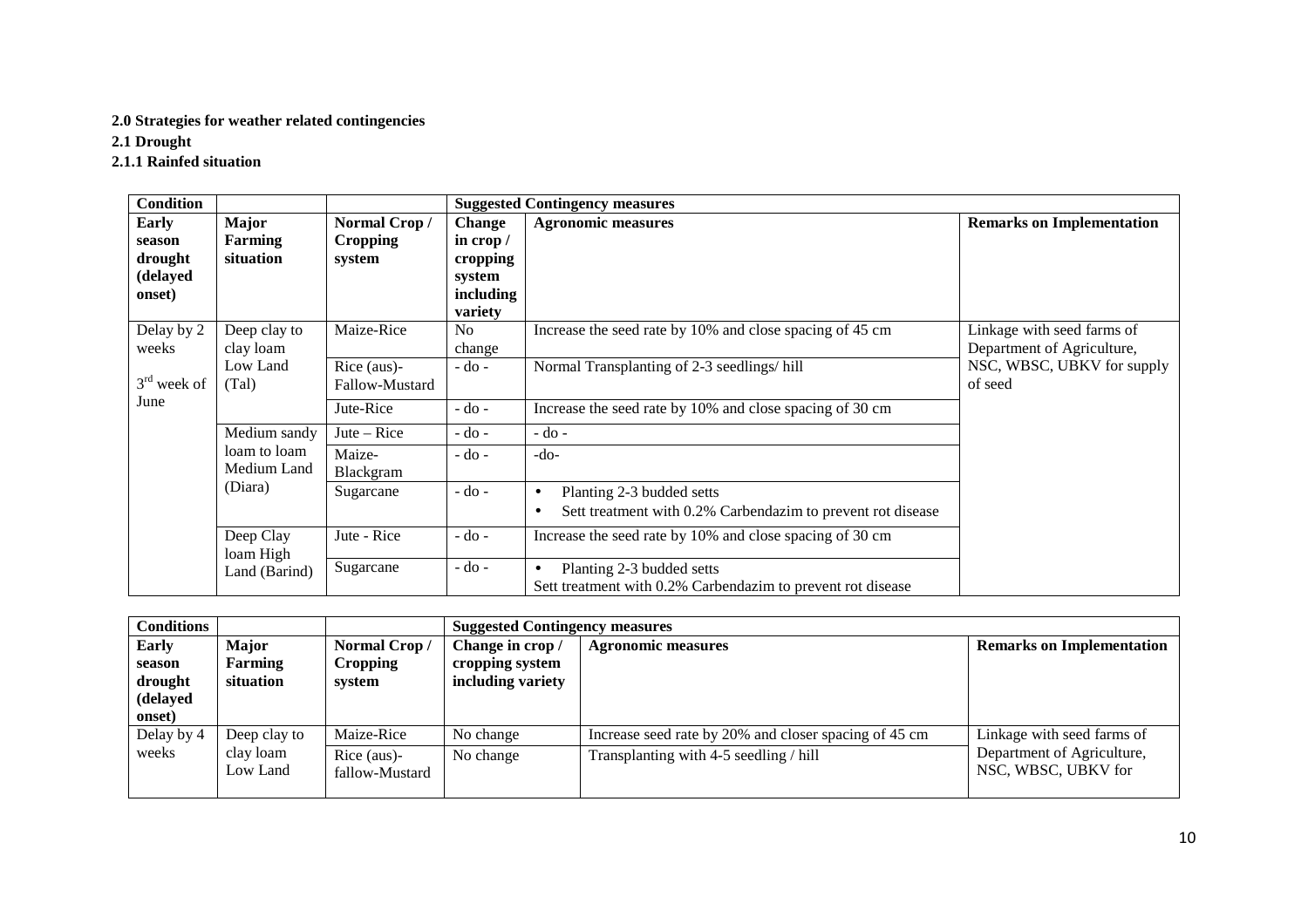| week of                                                                                              | (Tal)         | Jute-Rice   | No change | Increase the seed rate by 10% and close spacing of 30 cm | supply of seed |
|------------------------------------------------------------------------------------------------------|---------------|-------------|-----------|----------------------------------------------------------|----------------|
| July<br>Medium<br>Jute - Rice<br>sandy loam to<br>Maize-<br>loam Medium<br>Blackgram<br>Land (Diara) |               |             | No change | -do-                                                     |                |
|                                                                                                      |               |             | No change | Increase seed rate by 20% and closer spacing of 45 cm    |                |
|                                                                                                      |               | Sugarcane   | No change | Mulching with sugarcane trash                            |                |
|                                                                                                      |               |             |           | Ridge and furrow planting                                |                |
|                                                                                                      |               |             |           | Furrow / sprinkler irrigation                            |                |
|                                                                                                      | Deep Clay     | Jute - Rice | No change | Increase seed rate by 20% and closer spacing of 45 cm    |                |
|                                                                                                      | loam High     | Sugarcane   | No change | Mulching with sugarcane trash                            |                |
|                                                                                                      | Land (Barind) |             |           | Ridge and furrow planting                                |                |
|                                                                                                      |               |             |           | Furrow / sprinkler irrigation                            |                |

| <b>Conditions</b>                                |                                              | <b>Suggested Contingency measures</b>     |                                                         |                                                                                                           |                                                   |  |  |
|--------------------------------------------------|----------------------------------------------|-------------------------------------------|---------------------------------------------------------|-----------------------------------------------------------------------------------------------------------|---------------------------------------------------|--|--|
| Early<br>season<br>drought<br>(delayed<br>onset) | <b>Major</b><br>Farming<br>situation         | Normal Crop/<br><b>Cropping</b><br>system | Change in crop/<br>cropping system<br>including variety | <b>Agronomic measures</b>                                                                                 | <b>Remarks on Implementation</b>                  |  |  |
| Delay by 6                                       | Deep clay to                                 | Maize-Rice                                | No change                                               | Increase seed rate by 20% and closer spacing of 45 cm                                                     | Linkage with seed farms of                        |  |  |
| weeks<br>$3rd$ week                              | clay loam<br>Low Land<br>(Tal)               | $Rice (aus)$ -<br>Fallow-Mustard          | $-do$ -                                                 | Transplanting with 4-5 seedling / hill in case of long<br>duration variety (Lalat, Sabita, swarna masuri) | Department of Agriculture,<br>NSC, WBSC, UBKV for |  |  |
| of July                                          |                                              | Jute-Rice                                 | $-do$ -                                                 | Increase seed rate by 20% and closer spacing of 30 cm                                                     | supply of seed                                    |  |  |
|                                                  | Medium                                       | Jute - Rice                               | No change                                               | $-do-$                                                                                                    |                                                   |  |  |
|                                                  | sandy loam to<br>loam Medium<br>Land (Diara) | Maize-<br>Blackgram                       | $-do$ -                                                 | Increase seed rate by 20% and closer spacing of 45 cm                                                     |                                                   |  |  |
|                                                  |                                              | Sugarcane                                 | $-do$ -                                                 | Mulching with sugarcane trash<br>Furrow / sprinkler irrigation                                            |                                                   |  |  |
|                                                  | Deep Clay                                    | Jute - Rice                               | No change                                               | Increase seed rate by 20% and closer spacing of 30 cm                                                     |                                                   |  |  |
|                                                  | loam High<br>Land (Barind)                   | Sugarcane                                 | $-do-$                                                  | Mulching with sugarcane trash<br>Furrow / sprinkler irrigation                                            |                                                   |  |  |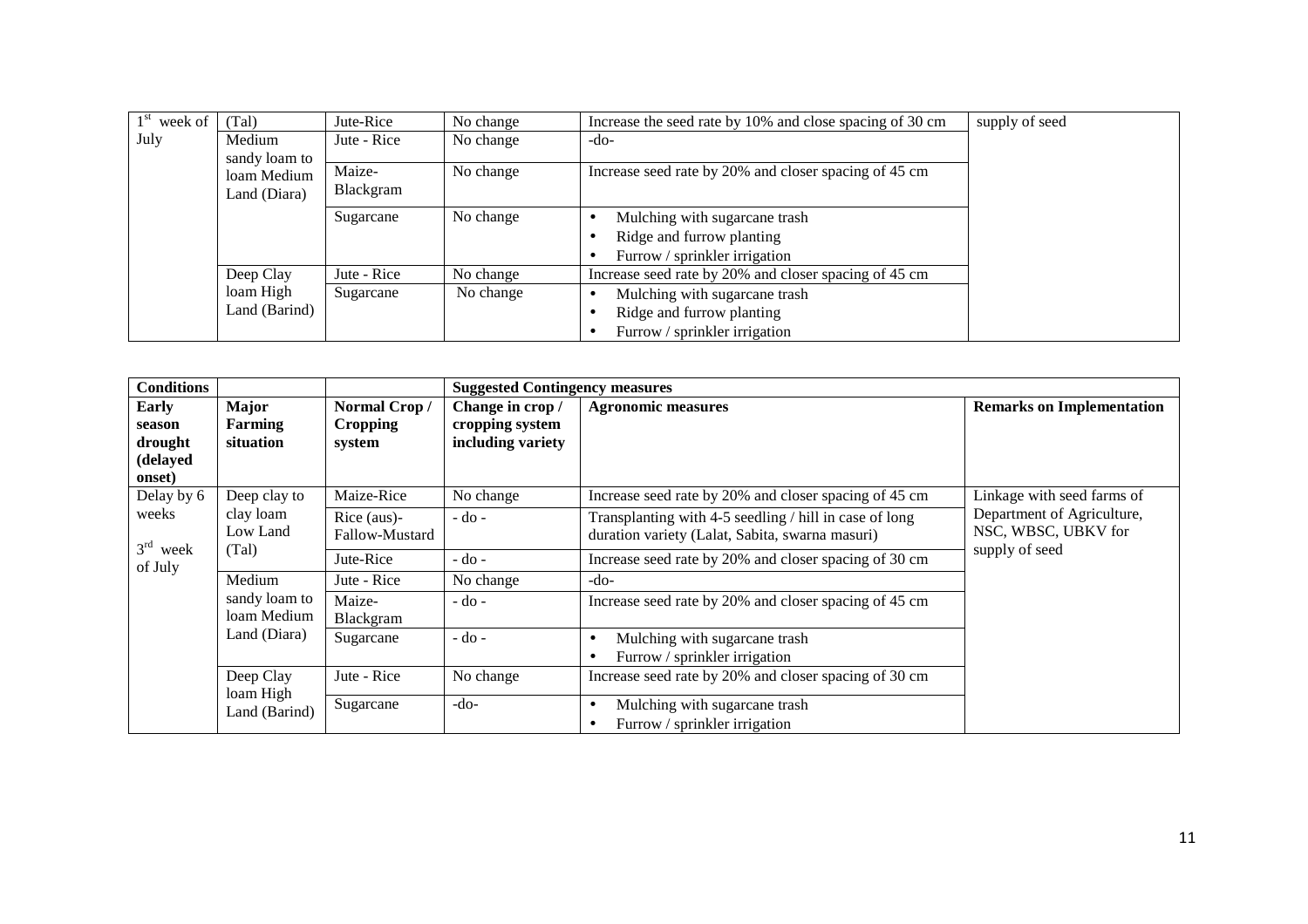| <b>Conditions</b>                                |                                        |                                            | <b>Suggested Contingency measures</b>                          |                                                                                                           |                                                                     |
|--------------------------------------------------|----------------------------------------|--------------------------------------------|----------------------------------------------------------------|-----------------------------------------------------------------------------------------------------------|---------------------------------------------------------------------|
| Early<br>season<br>drought<br>(delayed<br>onset) | Major<br>Farming<br>situation          | <b>Normal Crop</b><br>' Cropping<br>system | Change in crop<br>/ cropping<br>system<br>including<br>variety | <b>Agronomic measures</b>                                                                                 | <b>Remarks on Implementation</b>                                    |
| Delay by 8                                       | Deep clay to                           | Maize-Rice                                 | No change                                                      | Increase seed rate by 20% and closer spacing of 45 cm                                                     | Linkage with seed firms of                                          |
| weeks<br>$1^{\rm st}$<br>week<br>of August       | clay loam Low<br>Land (Tal)            |                                            | $-do -$                                                        | Transplanting with 4-5 seedling / hill in case of long<br>duration variety (Lalat, Sabita, swarna masuri) | department of Agriculture,<br>NSC, WBSC, UBKV for<br>supply of seed |
|                                                  |                                        | Jute-Rice                                  | $-do$ -                                                        | Increase seed rate by 20% and closer spacing of 30 cm                                                     |                                                                     |
|                                                  | Medium sandy                           | Jute - Rice                                | No change                                                      | $-do-$                                                                                                    |                                                                     |
|                                                  | loam to loam<br>Medium Land<br>(Diara) | Maize-<br>Blackgram                        | $-do -$                                                        | Increase seed rate by 20% and closer spacing of 45 cm                                                     |                                                                     |
|                                                  |                                        | Sugarcane                                  | $-do$ -                                                        | Mulching with sugarcane trash<br>$\bullet$<br>Furrow / sprinkler irrigation<br>$\bullet$                  |                                                                     |
|                                                  | Deep Clay loam                         | Jute - Rice                                | No change                                                      | Increase seed rate by 20% and closer spacing of 30 cm                                                     |                                                                     |
|                                                  | High Land<br>(Barind)                  | Sugarcane                                  | $-$ do $-$                                                     | Mulching with sugarcane trash<br>$\bullet$<br>Furrow / sprinkler irrigation<br>$\bullet$                  |                                                                     |

|                      |                             | <b>Suggested contingency measures</b>      |                                       |
|----------------------|-----------------------------|--------------------------------------------|---------------------------------------|
| <b>Major Farming</b> | <b>Normal Crop/Cropping</b> | Crop management                            | Soil nutrient & moisture conservation |
| situation            | system                      |                                            | measures                              |
|                      |                             |                                            |                                       |
| Deep clay to clay    | Maize-Rice                  | Gap filling with improved cultivars if the |                                       |
| loam Low Land        |                             | population is less than 75% of optimum     |                                       |
| (Tal)                | Rice (aus)-fallow-Mustard   | Normal transplanting of 2-3 seedlings/     |                                       |
|                      |                             | hill                                       |                                       |
|                      | Jute-Rice                   | Gap filling with improved cultivars if the |                                       |
|                      |                             | population is less than 75% of optimum     |                                       |
| Medium sandy         | Jute - Rice                 | $-do$ -                                    |                                       |
| loam to loam         |                             |                                            |                                       |
| Medium Land          | Maize-Blackgram             | $-do-$                                     |                                       |
|                      |                             |                                            |                                       |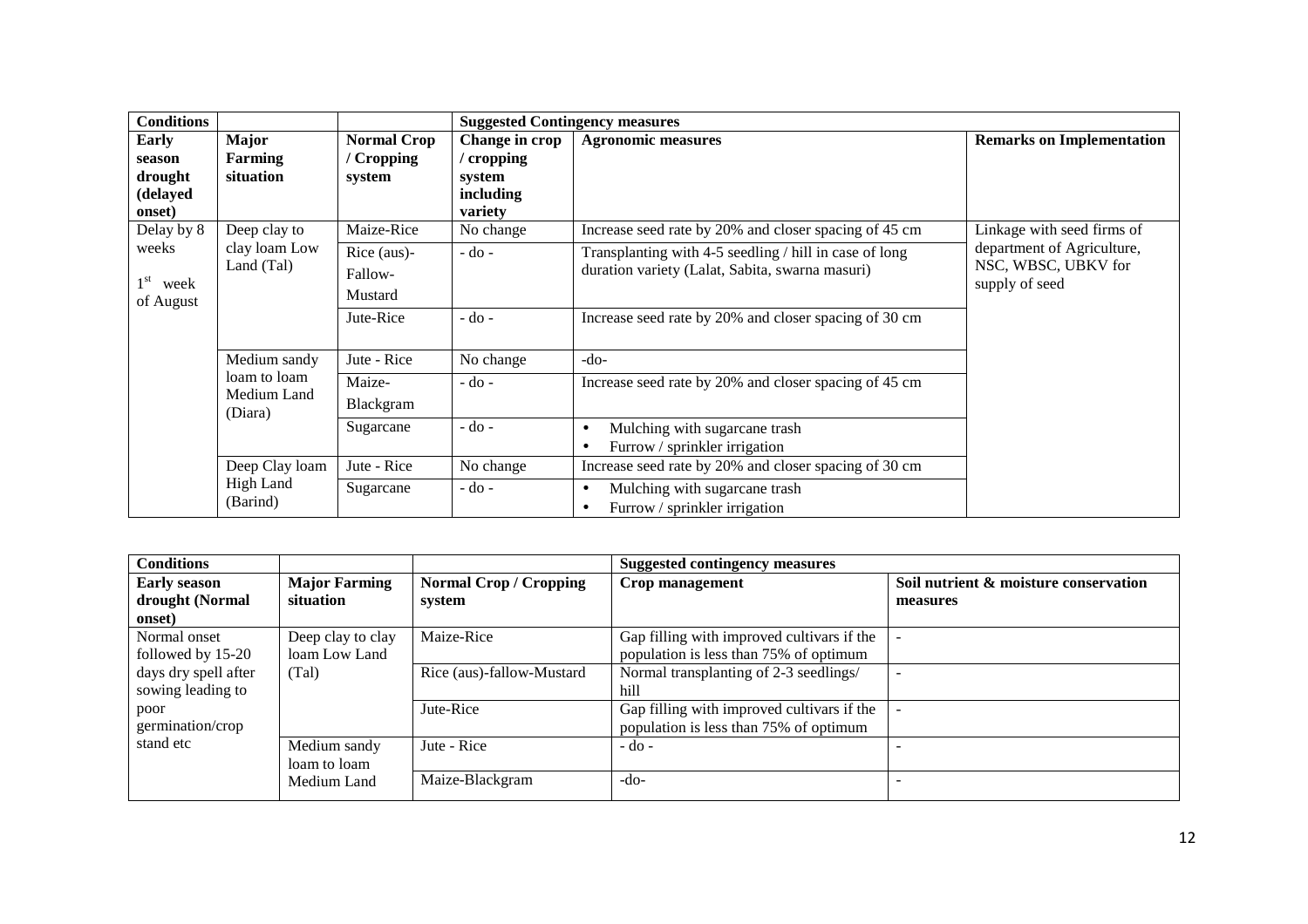|  | (Diara)                            | Sugarcane   | Gap filling with 2 to 3 budded setts if the<br>population is less than 75% of optimum | Mulching with sugarcane trash<br>Furrow/sprinkler irrigation |
|--|------------------------------------|-------------|---------------------------------------------------------------------------------------|--------------------------------------------------------------|
|  | Deep Clay loam<br><b>High Land</b> | Jute - Rice | Gap filling with improved cultivars if the<br>population is less than 75% of optimum  |                                                              |
|  | (Barind)                           | Sugarcane   | Gap filling with 2 to 3 budded setts if the<br>population is less than 75% of optimum | Mulching with sugarcane trash<br>Furrow/sprinkler irrigation |

| <b>Conditions</b>                                                                                |                                                        |                                        | <b>Suggested contingency measures</b>                                                                                               |                                                                                                                                                   |  |
|--------------------------------------------------------------------------------------------------|--------------------------------------------------------|----------------------------------------|-------------------------------------------------------------------------------------------------------------------------------------|---------------------------------------------------------------------------------------------------------------------------------------------------|--|
|                                                                                                  | <b>Major Farming</b><br>situation                      | Normal Crop/<br><b>Cropping system</b> | Crop management                                                                                                                     | Soil nutrient & moisture conservation<br>measures                                                                                                 |  |
| Mid season drought<br>(long dry spell,<br>consecutive 2 weeks<br>rainless $(>2.5$ mm)<br>period) | Deep clay to clay<br>loam Low Land<br>(Tal)            | Maize-Rice                             | Intercultivation by harrowing                                                                                                       | Spray 2% urea during dry spell<br>Supplemental irrigation by alternate<br>furrows<br>Top dressing with 10-20 kg N/ha after<br>relief of dry spell |  |
| At vegetative stage                                                                              |                                                        | Rice (aus)-fallow<br>/Mustard          | Transplanting with 4-5 seedling / hill<br>$\bullet$<br>Weed control either mechanical or<br>herbicidal                              | Supplemental irrigation<br>$\bullet$<br>Top dressing with 10-20 kg N/ha after<br>relief of dry spell                                              |  |
|                                                                                                  |                                                        | Jute-Rice                              | Intercultivation by harrowing                                                                                                       | Spray 2% urea during dry spell<br>$\bullet$<br>Supplemental irrigation                                                                            |  |
|                                                                                                  | Medium sandy<br>loam to loam<br>Medium Land<br>(Diara) | Jute - Rice                            | Intercultivation by harrowing                                                                                                       | Spray 2% urea during dry spell<br>Top dressing of 20-30 kgN/ha after<br>relief of dry spell<br>Supplemental irrigation                            |  |
|                                                                                                  |                                                        | Maize-Blackgram                        | Intercultivation by harrowing                                                                                                       | Spray 2% urea during dry spell<br>Supplemental irrigation by alternate<br>furrows<br>Conservation furrows for every 3 rows<br>if feasible         |  |
|                                                                                                  |                                                        | Sugarcane                              | Gap filling with 2-3 budded setts if<br>$\bullet$<br>population is less than 75%<br>Weed control either mechanical or<br>herbicidal | Mulching with sugarcane trash<br>$\bullet$<br>Supplemental irrigation by sprinkler<br>Top dressing of 20-30 kgN/ha after<br>relief of dry spell   |  |
|                                                                                                  | Deep Clay loam<br><b>High Land</b>                     | Jute - Rice                            | Intercultivation by harrowing                                                                                                       | Spray 2% urea during dry spell<br>Supplemental irrigation                                                                                         |  |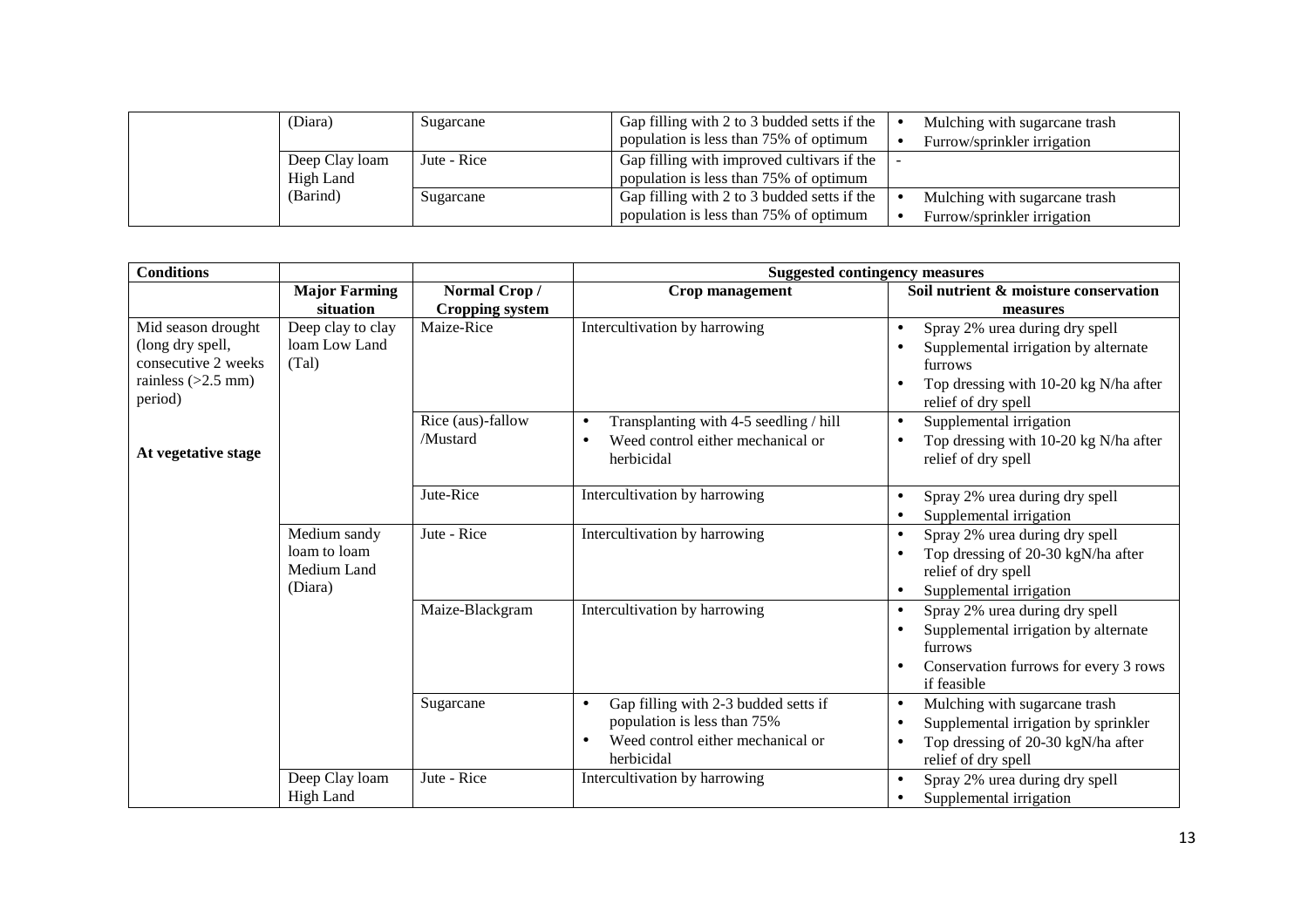| (Barind) |           |                                                                                                                        | Conservation furrows for every 3 rows<br>if feasible                                                                               |
|----------|-----------|------------------------------------------------------------------------------------------------------------------------|------------------------------------------------------------------------------------------------------------------------------------|
|          | Sugarcane | Gap filling with 2-3 budded setts if<br>population is less than 75%<br>Weed control either mechanical or<br>herbicidal | Mulching with sugarcane trash<br>Supplemental irrigation by sprinkler<br>Top dressing of 20-30 kgN/ha after<br>relief of dry spell |

| <b>Conditions</b>                                       |                                             |                                         | <b>Suggested contingency measures</b> |                                                                                                                                 |  |
|---------------------------------------------------------|---------------------------------------------|-----------------------------------------|---------------------------------------|---------------------------------------------------------------------------------------------------------------------------------|--|
|                                                         | <b>Major Farming</b><br>situation           | <b>Normal Crop / Cropping</b><br>system | Crop management                       | Soil nutrient & moisture conservation<br>measures                                                                               |  |
| Mid season drought<br>(long dry spell)<br>At flowering/ | Deep clay to clay<br>loam Low Land<br>(Tal) | Maize-Rice                              |                                       | Spray 2% urea during dry spell<br>Supplemental irrigation by alternate<br>furrow or micro irrigation system if<br>feasible      |  |
| fruiting stage                                          |                                             | Rice (aus)-Fallow/Mustard               |                                       | $-do-$                                                                                                                          |  |
|                                                         |                                             | Jute-Rice                               |                                       | Supplemental irrigation by alternate furrow<br>or micro irrigation system if feasible                                           |  |
|                                                         | Medium sandy loam                           | Jute - Rice                             | $\overline{\phantom{a}}$              | $-do-$                                                                                                                          |  |
|                                                         | to loam Medium<br>Land (Diara)              | Maize-Blackgram                         |                                       | Spray 2% urea during dry spell<br>٠<br>Supplemental irrigation by alternate<br>furrow or micro irrigation system if<br>feasible |  |
|                                                         |                                             | Sugarcane                               |                                       | Supplemental irrigation by alternate furrow<br>or micro irrigation system if feasible                                           |  |
|                                                         | Deep Clay loam<br>High Land (Barind)        | Jute - Rice                             |                                       | $-do-$                                                                                                                          |  |
|                                                         |                                             | Sugarcane                               |                                       | Supplemental irrigation by alternate furrow<br>or micro irrigation system if feasible                                           |  |

| <b>Conditions</b>    |                      |                 | <b>Suggested contingency measures</b> |                                            |
|----------------------|----------------------|-----------------|---------------------------------------|--------------------------------------------|
|                      | <b>Major Farming</b> | Normal Crop/    | Crop management                       | Rabi crop planning                         |
|                      | situation            | Cropping system |                                       |                                            |
| Terminal drought     | Deep clay to clay    | Maize-Rice      | Supplemental irrigation               | Harvest as fodder crop if damage is severe |
| (Early withdrawal of | loam Low Land        |                 |                                       | and plan for <i>rabi</i> rice              |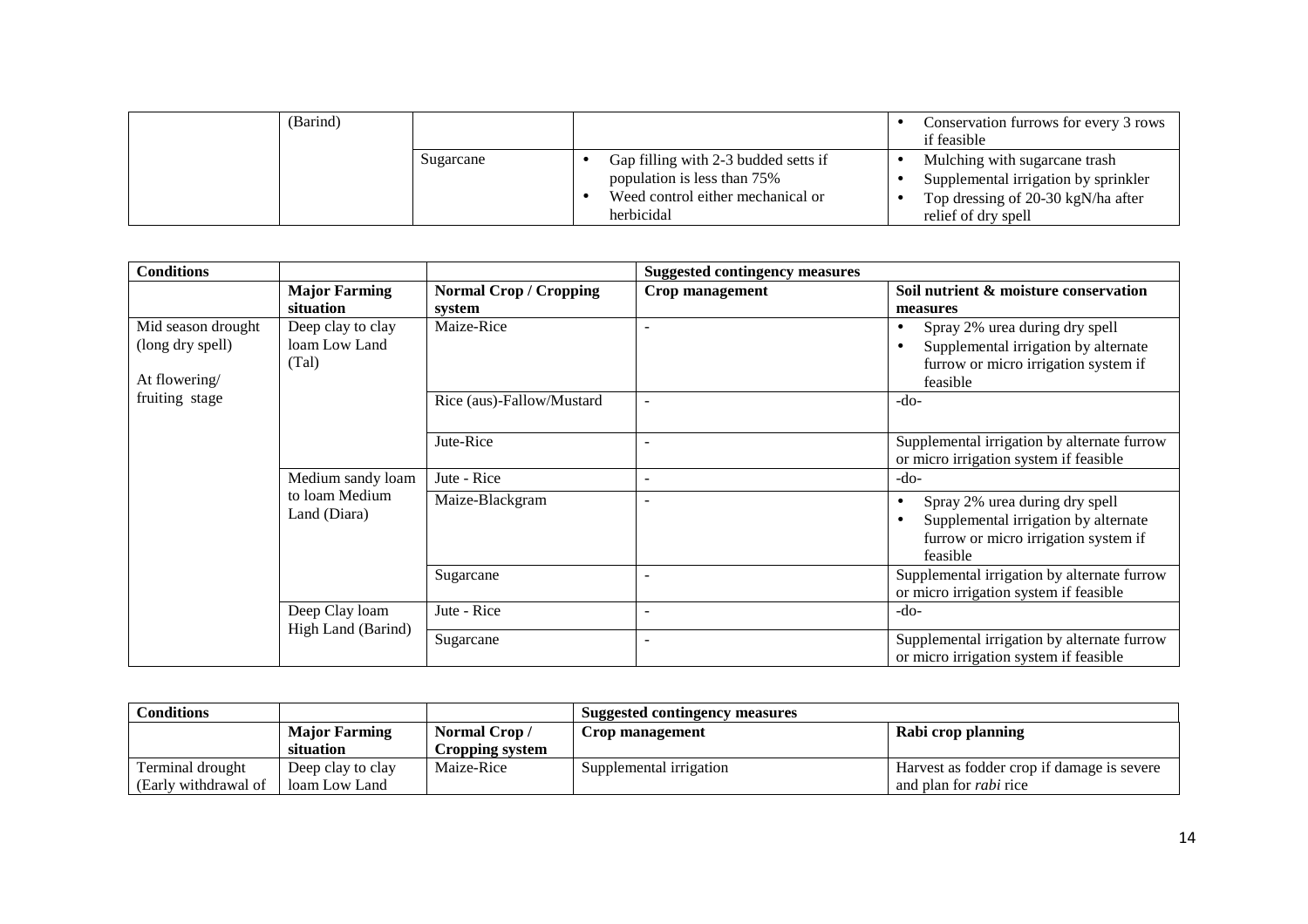| monsoon) | (Tal)                          | Rice (aus)-Fallow- | $-do-$                                                            | Plan for <i>rabi</i> mustard if damage is very                                  |
|----------|--------------------------------|--------------------|-------------------------------------------------------------------|---------------------------------------------------------------------------------|
|          |                                | Mustard            |                                                                   | severe                                                                          |
|          |                                | Jute-Rice          | $-do-$                                                            | Plan for early rabi if damage is severe                                         |
|          | Medium sandy loam              | Jute - Rice        | $-do-$                                                            | -do-                                                                            |
|          | to loam Medium<br>Land (Diara) | Maize-Blackgram    | $-do-$                                                            | Harvest as fodder crop if damage is severe<br>plan for <i>rabi</i> blackgram    |
|          |                                | Sugarcane          | Apply 40-50 kg N/ha after relief of dry<br>spell<br>Spray 2% urea | Ratoon the crop if the damage is severe and<br>plan for ratoon crop cultivation |
|          | Deep Clay loam                 | Jute - Rice        | -do-                                                              | Plan for <i>rabi</i> rice if damage is severe                                   |
|          | High Land (Barind)             | Sugarcane          | $-do-$                                                            | Ratoon the crop if the damage is severe and<br>plan for ratoon crop cultivation |

## **2.1.2 Drought - Irrigated situation**

| <b>Condition</b>    |                      | <b>Suggested Contingency measures</b> |                         |                           |                   |
|---------------------|----------------------|---------------------------------------|-------------------------|---------------------------|-------------------|
|                     | <b>Major Farming</b> | <b>Normal Crop/cropping system</b>    | Change in crop/cropping | <b>Agronomic measures</b> | <b>Remarks</b> on |
|                     | situation            |                                       | svstem                  |                           | Implementation    |
| Delayed release of  | <b>NA</b>            |                                       |                         |                           |                   |
| water in canals due |                      |                                       |                         |                           |                   |
| to low rainfall     |                      |                                       |                         |                           |                   |

| Condition           |                      |                                    | <b>Suggested Contingency measures</b> |                           |                   |
|---------------------|----------------------|------------------------------------|---------------------------------------|---------------------------|-------------------|
|                     | <b>Major Farming</b> | <b>Normal Crop/cropping system</b> | Change in crop/cropping               | <b>Agronomic measures</b> | <b>Remarks</b> on |
|                     | situation            |                                    | system                                |                           | Implementation    |
| Limited release of  | <b>NA</b>            |                                    |                                       |                           |                   |
| water in canals due |                      |                                    |                                       |                           |                   |
| to low rainfall     |                      |                                    |                                       |                           |                   |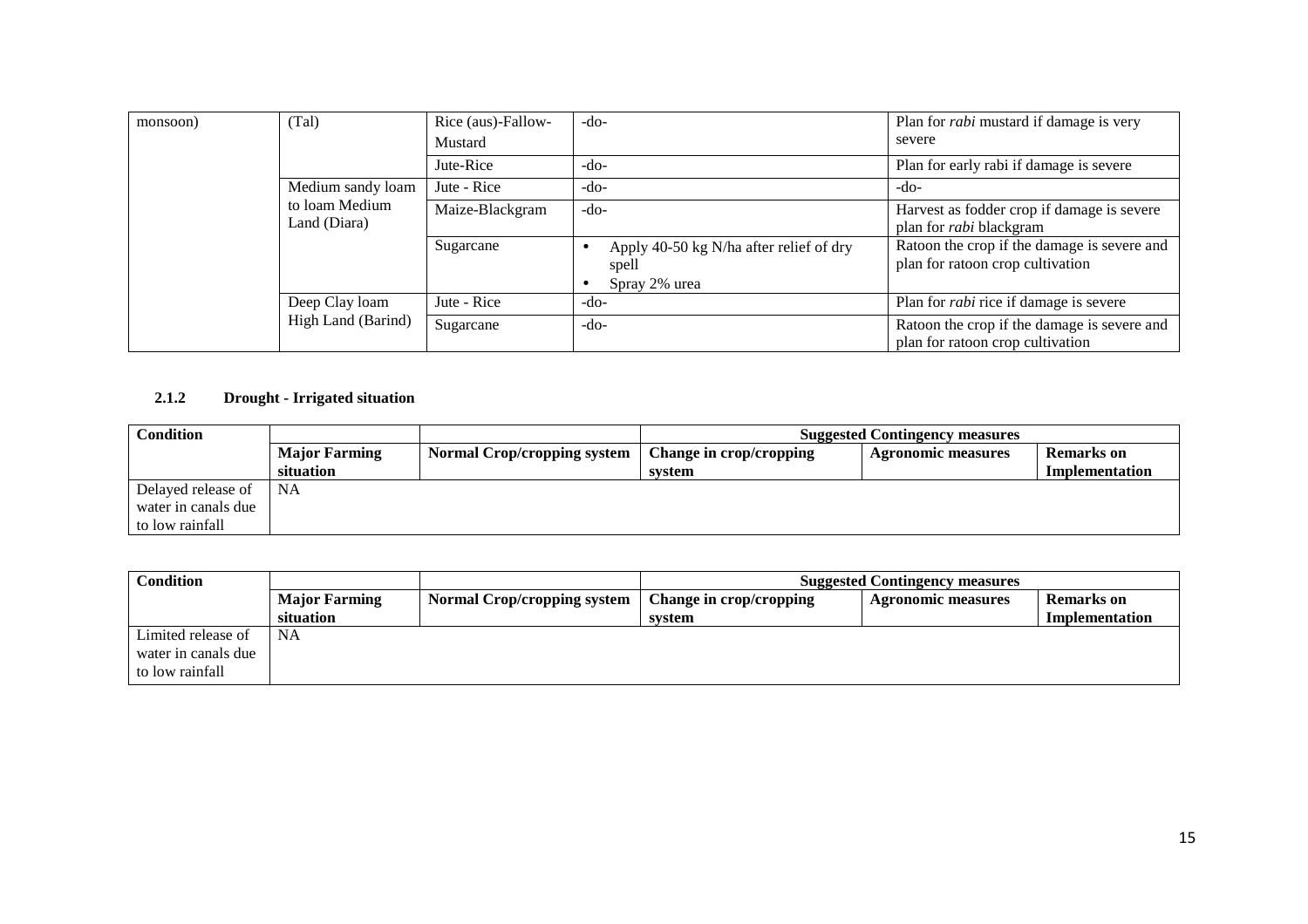| <b>Condition</b> |                      |                             | <b>Suggested Contingency measures</b> |                           |                                  |
|------------------|----------------------|-----------------------------|---------------------------------------|---------------------------|----------------------------------|
|                  | <b>Major Farming</b> | <b>Normal Crop/cropping</b> | Change in crop/cropping               | <b>Agronomic measures</b> | <b>Remarks on Implementation</b> |
|                  | situation            | system                      | system                                |                           |                                  |
| Non release of   | <b>NA</b>            |                             |                                       |                           |                                  |
| water in canals  |                      |                             |                                       |                           |                                  |
| under delayed    |                      |                             |                                       |                           |                                  |
| onset of monsoon |                      |                             |                                       |                           |                                  |
| in catchment     |                      |                             |                                       |                           |                                  |

| <b>Condition</b>  |                  |                             | <b>Suggested Contingency measures</b> |                                          |                                 |
|-------------------|------------------|-----------------------------|---------------------------------------|------------------------------------------|---------------------------------|
|                   | <b>Major</b>     | <b>Normal Crop/cropping</b> | Change in crop/cropping               | <b>Agronomic measures</b>                | <b>Remarks</b> on               |
|                   | Farming          | system                      | system                                |                                          | Implementation                  |
|                   | situation        |                             |                                       |                                          |                                 |
| Lack of inflows   | Medium sandy     | Maize-Rice/Wheat/Mustard    | No Change                             | Alternate furrow irrigation              | Linkage with NFSM,<br>$\bullet$ |
| into tanks due to | loam to loam     |                             |                                       | Irrigation at critical crop              | <b>ISOPOM</b> for seed          |
| insufficient      | Medium Land      |                             |                                       | growth stages                            | Link watersheds,<br>$\bullet$   |
| /delayed onset of | (Diara)          | Jute-Rice/Wheat/Mustard     | $-do-$                                | $-do-$                                   | NRGES farm pond                 |
| monsoon           |                  | Maize-Blackgram/Potato      | $-do-$                                | $-do-$                                   | technology                      |
|                   |                  | Sugarcane                   | $-do-$                                | $-do-$                                   |                                 |
|                   | Deep Clay loam   | Maize-Rice/Wheat/Mustard    | Maize-Wheat/ Mustard                  | Alternate furrow irrigation<br>$\bullet$ |                                 |
|                   | <b>High Land</b> |                             |                                       | Irrigation at critical crop              |                                 |
|                   | (Barind)         |                             |                                       | growth stages                            |                                 |
|                   |                  |                             |                                       | Mulching<br>$\bullet$                    |                                 |
|                   |                  | Jute-Rice/Wheat/Mustard     | Jute-Wheat/Mustard                    | $-do-$                                   |                                 |
|                   |                  | Maize-                      | No change                             | $-do-$                                   |                                 |
|                   |                  | Blackgram/Potato/Cole       |                                       |                                          |                                 |
|                   |                  | crops                       |                                       |                                          |                                 |
|                   |                  | Sugarcane                   | $-do-$                                | Alternate furrow irrigation<br>$\bullet$ |                                 |
|                   |                  |                             |                                       | Irrigation at critical crop              |                                 |
|                   |                  |                             |                                       | growth stages                            |                                 |
|                   |                  |                             |                                       | Mulching with sugarcane                  |                                 |
|                   |                  |                             |                                       | trash                                    |                                 |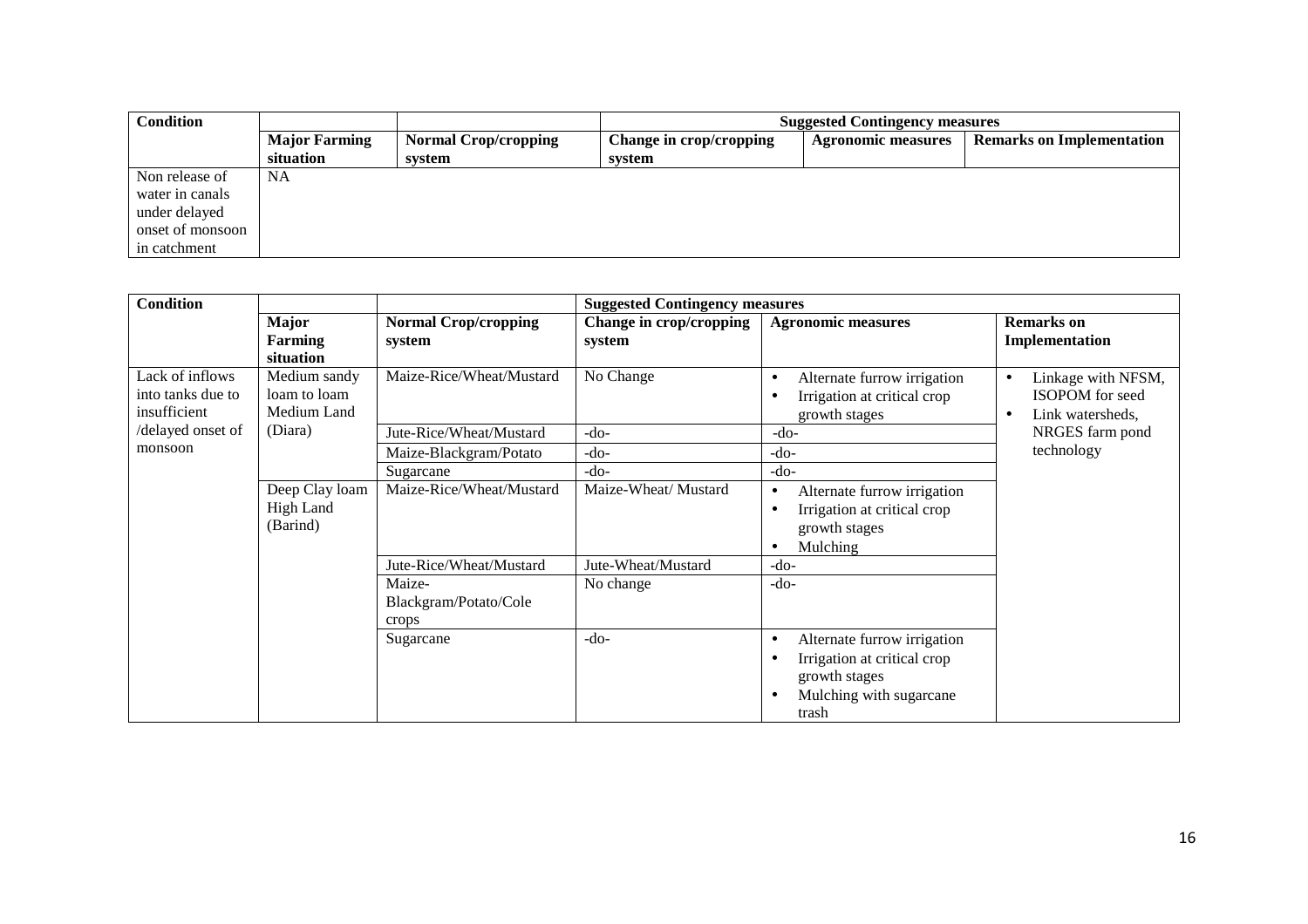| <b>Condition</b>                                               |                                                        |                                       | <b>Suggested Contingency measures</b> |                                                                                                                                                                                                                                                                  |                                                                                                                      |
|----------------------------------------------------------------|--------------------------------------------------------|---------------------------------------|---------------------------------------|------------------------------------------------------------------------------------------------------------------------------------------------------------------------------------------------------------------------------------------------------------------|----------------------------------------------------------------------------------------------------------------------|
|                                                                | Major<br><b>Farming</b><br>situation                   | <b>Normal Crop/cropping</b><br>system | Change in crop/cropping<br>system     | <b>Agronomic measures</b>                                                                                                                                                                                                                                        | <b>Remarks</b> on<br>Implementation                                                                                  |
| Insufficient<br>groundwater<br>recharge due to<br>low rainfall | Medium sandy<br>loam to loam<br>Medium Land<br>(Diara) | Maize-Rice/Wheat/Mustard              | Maize-Wheat/Mustard                   | Alternate furrow irrigation<br>$\bullet$<br>Timely interculture operation<br>for weed control<br>Irrigation at critical crop<br>growth stages                                                                                                                    | Linkage with NFSM,<br>$\bullet$<br>ISOPOM for seed<br>Link watersheds,<br>$\bullet$<br>NRGES farm pond<br>technology |
|                                                                |                                                        | Jute-Rice/Wheat/Mustard               | Jute- Wheat/Mustard                   | $-do-$                                                                                                                                                                                                                                                           |                                                                                                                      |
|                                                                |                                                        | Maize-Blackgram-Potato                | No change                             | $-do-$                                                                                                                                                                                                                                                           |                                                                                                                      |
|                                                                |                                                        | Sugarcane                             | $-do-$                                | Mulching with sugarcane trash<br>Sprinkler method of irrigation                                                                                                                                                                                                  |                                                                                                                      |
|                                                                | Deep Clay loam<br><b>High Land</b><br>(Barind)         | Maize-Rice-Wheat/Mustard              | Maize-Wheat/Mustard                   | Alternate furrow irrigation<br>$\bullet$<br>Timely interculture operation<br>for weed control<br>Irrigation at critical crop<br>$\bullet$<br>growth stages through farm<br>pond water/ other sources<br>Mulching in between crop<br>rows after top dressing of N |                                                                                                                      |
|                                                                |                                                        | Jute-Rice-Wheat/Mustard               | Jute-Wheat/Mustard                    | $-do-$                                                                                                                                                                                                                                                           |                                                                                                                      |
|                                                                |                                                        | Maize-Blackgram-Potato                | No change                             | $-do-$                                                                                                                                                                                                                                                           |                                                                                                                      |
|                                                                |                                                        | Sugarcane                             | $-do-$                                | Mulching with sugarcane trash<br>Sprinkler method of irrigation                                                                                                                                                                                                  |                                                                                                                      |

**2.2 Unusual rains (untimely, unseasonal etc)** (for both rainfed and irrigated situations)

|      | Condition- Continuous high rainfall in a short span leading to water logging                                        |                                                                          |                                                                                                            |                                                                                        |  |  |  |
|------|---------------------------------------------------------------------------------------------------------------------|--------------------------------------------------------------------------|------------------------------------------------------------------------------------------------------------|----------------------------------------------------------------------------------------|--|--|--|
| Crop | <b>Suggested contingency measure</b>                                                                                |                                                                          |                                                                                                            |                                                                                        |  |  |  |
|      | <b>Vegetative stage</b>                                                                                             | <b>Flowering stage</b>                                                   | Crop maturity stage                                                                                        | Post harvest                                                                           |  |  |  |
| Rice | Drain excess water as early as<br>$\bullet$<br>possible<br>Postpone topdressing N<br>fertilizers till water recedes | Drain excess water<br>Top dressing of N after removal<br>of excess water | Drain excess water<br>Spray 2% brine solution to<br>$\bullet$<br>prevent premature germination<br>in field | Shift produced to safer<br>place<br>Dry the grain to proper<br>moisture content before |  |  |  |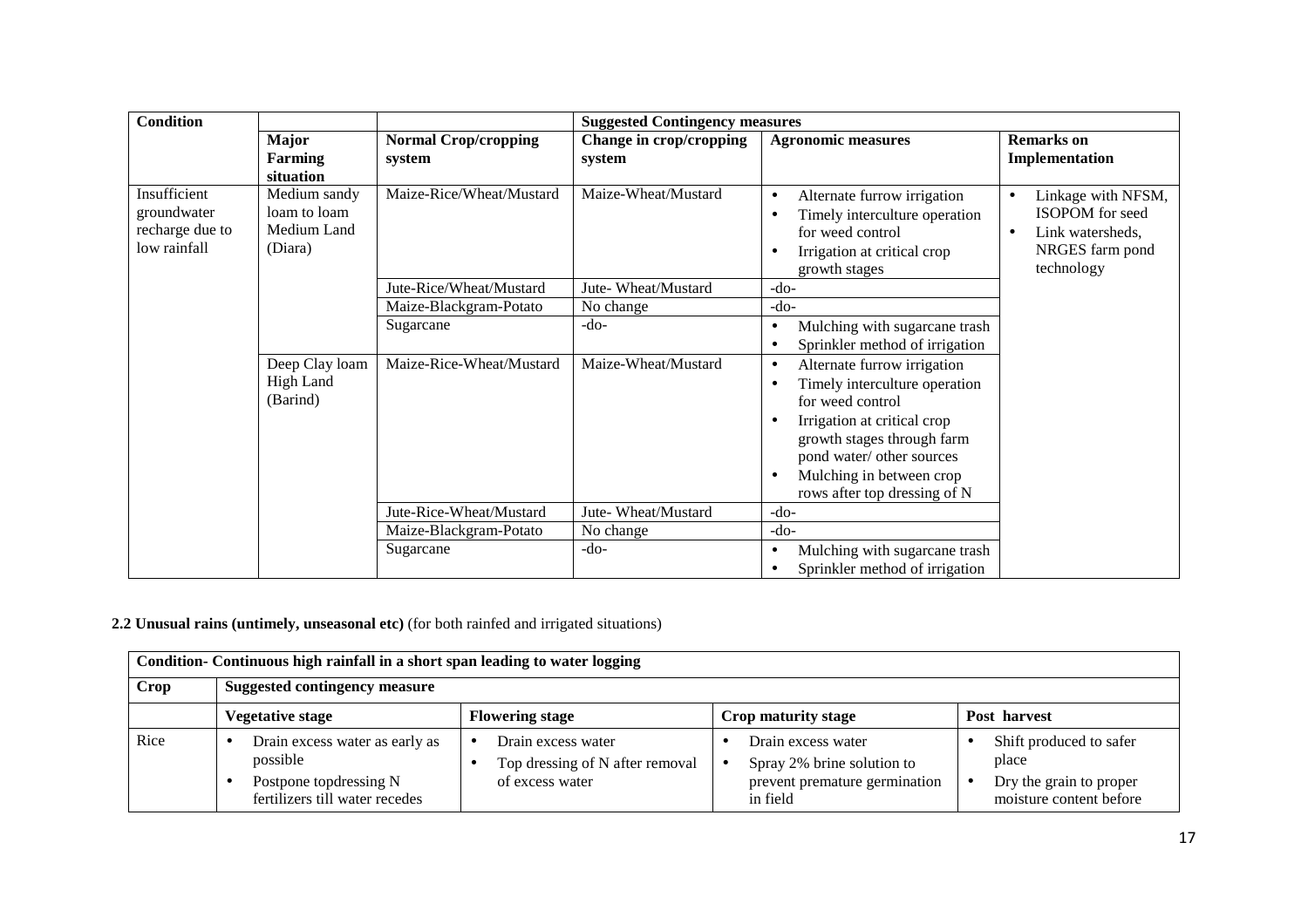|                        | Take up gap filling with<br>$\bullet$<br>available seedlings from<br>nursery or by splitting tillers<br>from surviving hills                                                                                                                                                     |                                                                                                                                                                                                                                               | Harvest the crop after drying<br>$\bullet$<br>and keep the produce under<br>shed with airy places                                                              | bagging and storage                                                                                                                   |
|------------------------|----------------------------------------------------------------------------------------------------------------------------------------------------------------------------------------------------------------------------------------------------------------------------------|-----------------------------------------------------------------------------------------------------------------------------------------------------------------------------------------------------------------------------------------------|----------------------------------------------------------------------------------------------------------------------------------------------------------------|---------------------------------------------------------------------------------------------------------------------------------------|
| Mustard                | Drain excess water<br>$\bullet$<br>Take interculture operation at<br>$\bullet$<br>optimum soil moisture<br>condition to loosen and aerate<br>the soil and to control weeds<br>Spray mancozeb 0.25% to<br>control fungal diseases                                                 | Drain excess water<br>$\bullet$<br>Take interculture operation at<br>$\bullet$<br>optimum soil moisture condition<br>to loosen and aerate the soil and<br>to control weeds<br>Spray mancozeb 0.25% to<br>$\bullet$<br>control fungal diseases | Drain excess water<br>$\bullet$<br>Allow the crop to dry<br>$\bullet$<br>completely before harvesting                                                          | Drain excess water<br>Dry the grain to proper<br>$\bullet$<br>moisture content before<br>bagging and storage                          |
| Wheat                  | $-do-$                                                                                                                                                                                                                                                                           | $-do-$                                                                                                                                                                                                                                        | $-do-$                                                                                                                                                         | $-do-$                                                                                                                                |
| Jute                   | Drain excess water<br>$\bullet$<br>Gap filling with improved<br>$\bullet$<br>variety if the population is less<br>than 50% of optimum<br>Take interculture operation at<br>$\bullet$<br>optimum soil moisture<br>condition to loosen and aerate<br>the soil and to control weeds | Drain excess water<br>$\bullet$<br>Take interculture operation at<br>$\bullet$<br>optimum soil moisture condition<br>to loosen and aerate the soil and<br>to control weeds                                                                    | Drain excess water<br>$\bullet$<br>Harvest the crop on clear sunny<br>$\bullet$<br>day                                                                         |                                                                                                                                       |
| Blackgram<br>Sugarcane | Drain excess water<br>$\bullet$<br>Take interculture operation at<br>$\bullet$<br>optimum soil moisture<br>condition to loosen and aerate<br>the soil and to control weeds<br>Drain excess water<br>$\bullet$                                                                    | Drain excess water<br>$\bullet$<br>Take interculture operation at<br>$\bullet$<br>optimum soil moisture condition<br>to loosen and aerate the soil and<br>to control weeds<br>Drain excess water<br>$\bullet$                                 | Drain excess water<br>$\bullet$<br>Allow the crop to dry<br>$\bullet$<br>completely<br>Spray carbendezim@ 1 g/l of<br>$\bullet$<br>watre<br>Drain excess water | Quick drying followed by<br>threshing<br>Maintain optimum moisture<br>$\bullet$<br>content before bagging and<br>storage              |
|                        | Propping of fallen plants for<br>support                                                                                                                                                                                                                                         | Propping of fallen plants for<br>$\bullet$<br>support                                                                                                                                                                                         |                                                                                                                                                                |                                                                                                                                       |
| Horticulture           |                                                                                                                                                                                                                                                                                  |                                                                                                                                                                                                                                               |                                                                                                                                                                |                                                                                                                                       |
| Mango                  | Drain excess water                                                                                                                                                                                                                                                               | Drain excess water                                                                                                                                                                                                                            | Drain excess water<br>$\bullet$<br>Harvest mature produce on a<br>$\bullet$<br>clear sunny day<br>Fallen fruit may be collected,<br>$\bullet$                  | Store fruits in well<br>$\bullet$<br>ventilated temporary<br>structures before marketing<br>Market the fruits as soon as<br>$\bullet$ |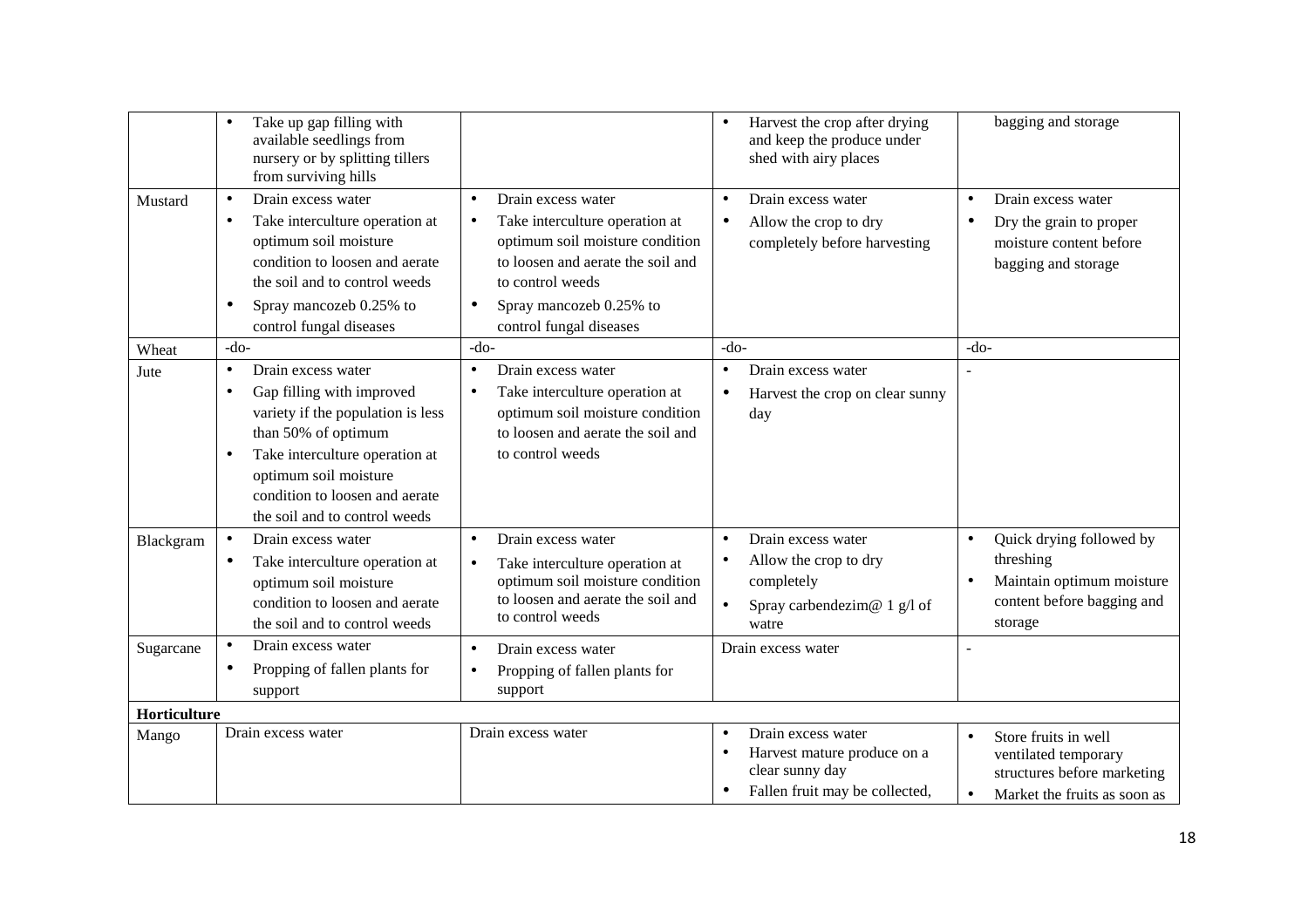|                         |                                                                                                                                                                                                                                                                  |                                                                                                                                                                             | graded and marketed if feasible                                                                                                                                                                                                                                                                                                    | possible                                                                                                                                                   |
|-------------------------|------------------------------------------------------------------------------------------------------------------------------------------------------------------------------------------------------------------------------------------------------------------|-----------------------------------------------------------------------------------------------------------------------------------------------------------------------------|------------------------------------------------------------------------------------------------------------------------------------------------------------------------------------------------------------------------------------------------------------------------------------------------------------------------------------|------------------------------------------------------------------------------------------------------------------------------------------------------------|
| Potato                  | Drain excess water<br>$\bullet$<br>Postpone topdressing N<br>$\bullet$<br>fertilizers till water recedes                                                                                                                                                         | Drain excess water                                                                                                                                                          | Drain excess water                                                                                                                                                                                                                                                                                                                 |                                                                                                                                                            |
| Cabbage/<br>Cauliflower | Drain excess water<br>$\bullet$<br>Three sprays of 0.1%<br>$\bullet$<br>Ammonium molybdate 15, 30<br>and 45 days after transplanting                                                                                                                             | Drain excess water<br>$\bullet$<br>Blanching i.e covering the curd<br>$\bullet$<br>through tying the outer leaves up<br>over the curd to improve curd<br>colour and quality | Early harvesting                                                                                                                                                                                                                                                                                                                   | Large leaves are trimmed away<br>leaving only sufficient jacket<br>leaves to protect the curd from<br>bruising and other mechanical<br>injury in transport |
| Tomato                  | Drain excess water<br>$\bullet$<br>Gap filling with the seedlings<br>$\bullet$<br>raised from the community<br>nursery                                                                                                                                           | Drain excess water<br>$\bullet$<br>Staking of fallen plants to<br>$\bullet$<br>provide support<br>Remove wilt affected plants<br>$\bullet$                                  | Drain excess water<br>$\bullet$<br>Staking of fallen plants to<br>$\bullet$<br>provide support<br>Harvest the produce on a clear<br>sunny day                                                                                                                                                                                      | Market the produce as early as<br>possible                                                                                                                 |
|                         | Condition-Heavy rainfall with high speed winds in a short span                                                                                                                                                                                                   |                                                                                                                                                                             |                                                                                                                                                                                                                                                                                                                                    |                                                                                                                                                            |
| Rice                    | Drain excess water as early as<br>$\bullet$<br>possible<br>Postpone topdressing N<br>$\bullet$<br>fertilizers till water recedes<br>Take up gap filling with<br>$\bullet$<br>available seedlings from<br>nursery or by splitting tillers<br>from surviving hills | Drain excess water<br>$\bullet$<br>Top dressing of N after removal<br>$\bullet$<br>of excess water                                                                          | Drain excess water<br>$\bullet$<br>Spray 2% brine solution to<br>$\bullet$<br>prevent premature germination<br>in field<br>Harvest the crop after drying<br>$\bullet$<br>and keep the produce under<br>shed with airy places<br>Tie the fallen plants in groups<br>$\bullet$<br>with the help of leaves to<br>protect the panicles | Shift produced to safer<br>$\bullet$<br>place<br>Dry the grain to proper<br>$\bullet$<br>moisture content before<br>bagging and storage                    |
| Mustard                 | Drain excess water<br>$\bullet$<br>Take up inter cultivation at<br>$\bullet$<br>optimum moisture content to<br>aerate the soil and to control the<br>weeds                                                                                                       | Drain excess water<br>$\bullet$<br>Take up inter cultivation at<br>$\bullet$<br>optimum moisture content to<br>aerate the soil and to control the<br>weeds                  | Drain excess water<br>$\bullet$<br>Harvest the crop on clear sunny<br>$\bullet$<br>day                                                                                                                                                                                                                                             | Drain excess water<br>$\bullet$<br>Dry the grain to proper<br>$\bullet$<br>moisture content before<br>bagging and storage                                  |
| Wheat                   | Drain excess water<br>Take up intercultivation at optimum<br>moisture content to aerate the soil                                                                                                                                                                 | Drain excess water<br>Take up inter cultivation at optimum<br>moisture content to aerate the soil                                                                           | Drain excess water<br>Harvest the crop on clear sunny day<br>ear sunny day                                                                                                                                                                                                                                                         | $-do-$                                                                                                                                                     |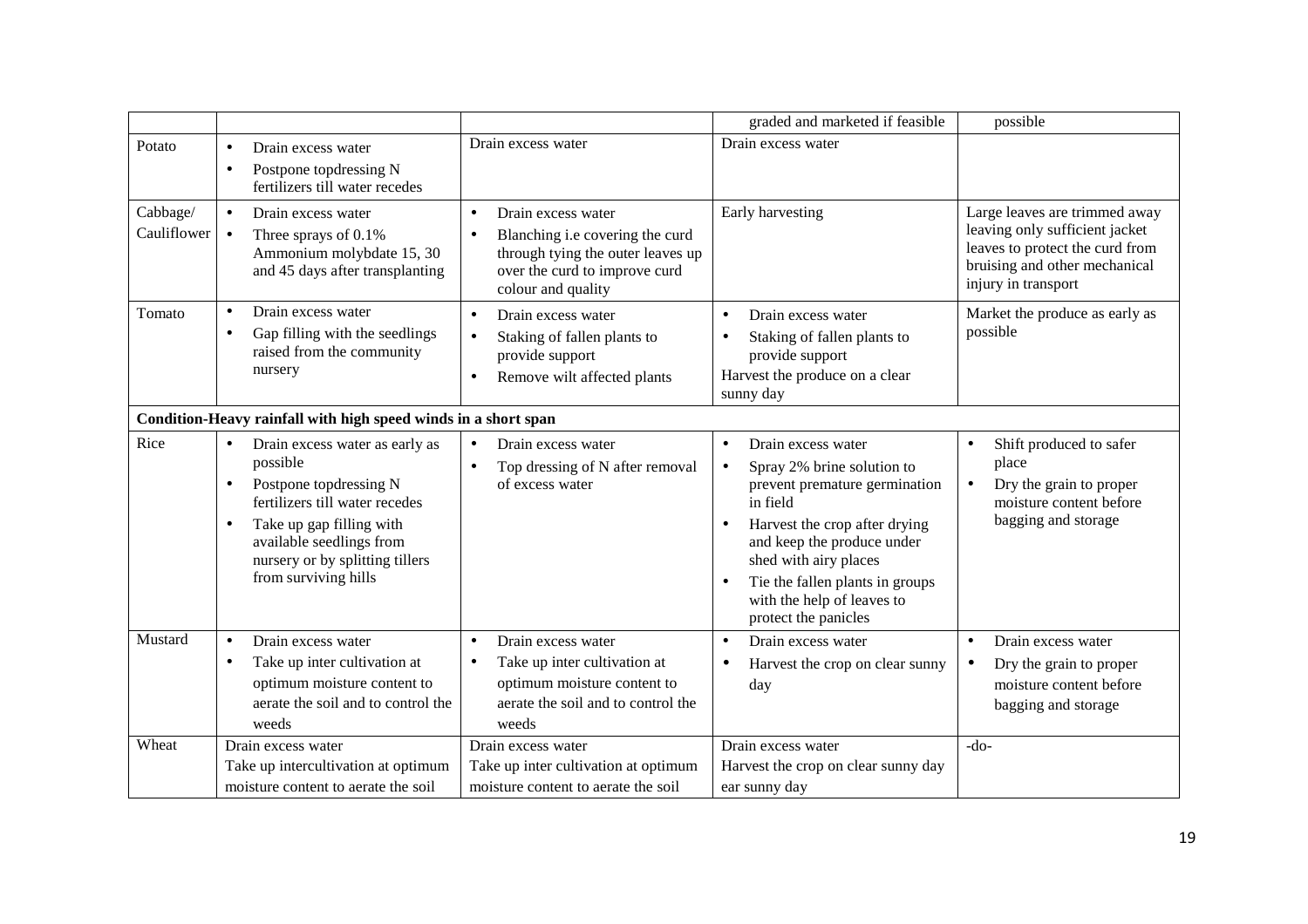|                         | and to control the weeds                                                                                                             | and to control the weeds                                                                                                                                                              |                                                                                                                                                                                  |                                                                                                                                                            |  |  |
|-------------------------|--------------------------------------------------------------------------------------------------------------------------------------|---------------------------------------------------------------------------------------------------------------------------------------------------------------------------------------|----------------------------------------------------------------------------------------------------------------------------------------------------------------------------------|------------------------------------------------------------------------------------------------------------------------------------------------------------|--|--|
| Jute                    | $-do-$                                                                                                                               | $-do-$                                                                                                                                                                                | $-do-$                                                                                                                                                                           | $-do-$                                                                                                                                                     |  |  |
| Blackgram               | $-do-$                                                                                                                               | $-do-$                                                                                                                                                                                | $-do-$                                                                                                                                                                           | $-do-$                                                                                                                                                     |  |  |
| Sugarcane               | Drain excess water as soon as<br>possible<br>Gap fill with 2-3 budded sets if<br>$\bullet$<br>gaps are more                          | Drain excess water as soon as<br>$\bullet$<br>possible<br>Gap fill with 2-3 budded sets if<br>$\bullet$<br>gaps are more<br>Propping the fallen plants to get<br>$\bullet$<br>support | Drain excess water as soon as<br>$\bullet$<br>possible<br>Propping the fallen plants to get<br>$\bullet$<br>support                                                              |                                                                                                                                                            |  |  |
| Horticulture            |                                                                                                                                      |                                                                                                                                                                                       |                                                                                                                                                                                  |                                                                                                                                                            |  |  |
| Mango                   | Drain excess water                                                                                                                   | Drain excess water                                                                                                                                                                    | Drain excess water<br>$\bullet$<br>Harvest mature produce on a<br>$\bullet$<br>clear sunny day<br>Fallen fruit may be collected,<br>$\bullet$<br>graded and marketed if feasible | Store fruits in well<br>$\bullet$<br>ventilated temporary<br>structures before marketing<br>Market the fruits as soon as<br>$\bullet$<br>possible          |  |  |
| Potato                  | Drain excess water<br>$\bullet$                                                                                                      | Drain excess water                                                                                                                                                                    | Drain excess water                                                                                                                                                               |                                                                                                                                                            |  |  |
|                         | Postpone topdressing N<br>$\bullet$<br>fertilizers till water recedes                                                                |                                                                                                                                                                                       |                                                                                                                                                                                  |                                                                                                                                                            |  |  |
| Cabbage/<br>Cauliflower | Drain excess water<br>$\bullet$<br>Three sprays of 0.1%<br>$\bullet$<br>Ammonium molybdate 15, 30<br>and 45 days after transplanting | Drain excess water<br>$\bullet$<br>Blanching i.e covering the curd<br>$\bullet$<br>through tying the outer leaves up<br>over the curd to improve curd<br>colour and quality           | Early harvesting                                                                                                                                                                 | Large leaves are trimmed away<br>leaving only sufficient jacket<br>leaves to protect the curd from<br>bruising and other mechanical<br>injury in transport |  |  |
| Tomato                  | Drain excess water<br>$\bullet$<br>Gap filling with the seedlings<br>$\bullet$<br>raised from the community<br>nursery               | Drain excess water<br>$\bullet$<br>Staking of fallen plants to<br>$\bullet$<br>provide support<br>Remove wilt affected plants<br>$\bullet$                                            | Drain excess water<br>$\bullet$<br>Staking of fallen plants to<br>$\bullet$<br>provide support<br>Harvest the produce on a clear<br>$\bullet$<br>sunny day                       | Market the produce as early as<br>possible                                                                                                                 |  |  |
|                         | Condition-Outbreak of pests and diseases due to unseasonal rains                                                                     |                                                                                                                                                                                       |                                                                                                                                                                                  |                                                                                                                                                            |  |  |
| Rice                    | Protection against leaf blast with<br>Tricyclazole@ 1 ml/l                                                                           | Protect against bacterial leaf blight<br>with Hexaconazole @1 ml/l                                                                                                                    | Protect against bacterial leaf<br>$\bullet$<br>blight with Hexaconazole@ 1<br>ml/l                                                                                               | Protection against leaf blast with<br>Tricyclazole@ 1ml/l                                                                                                  |  |  |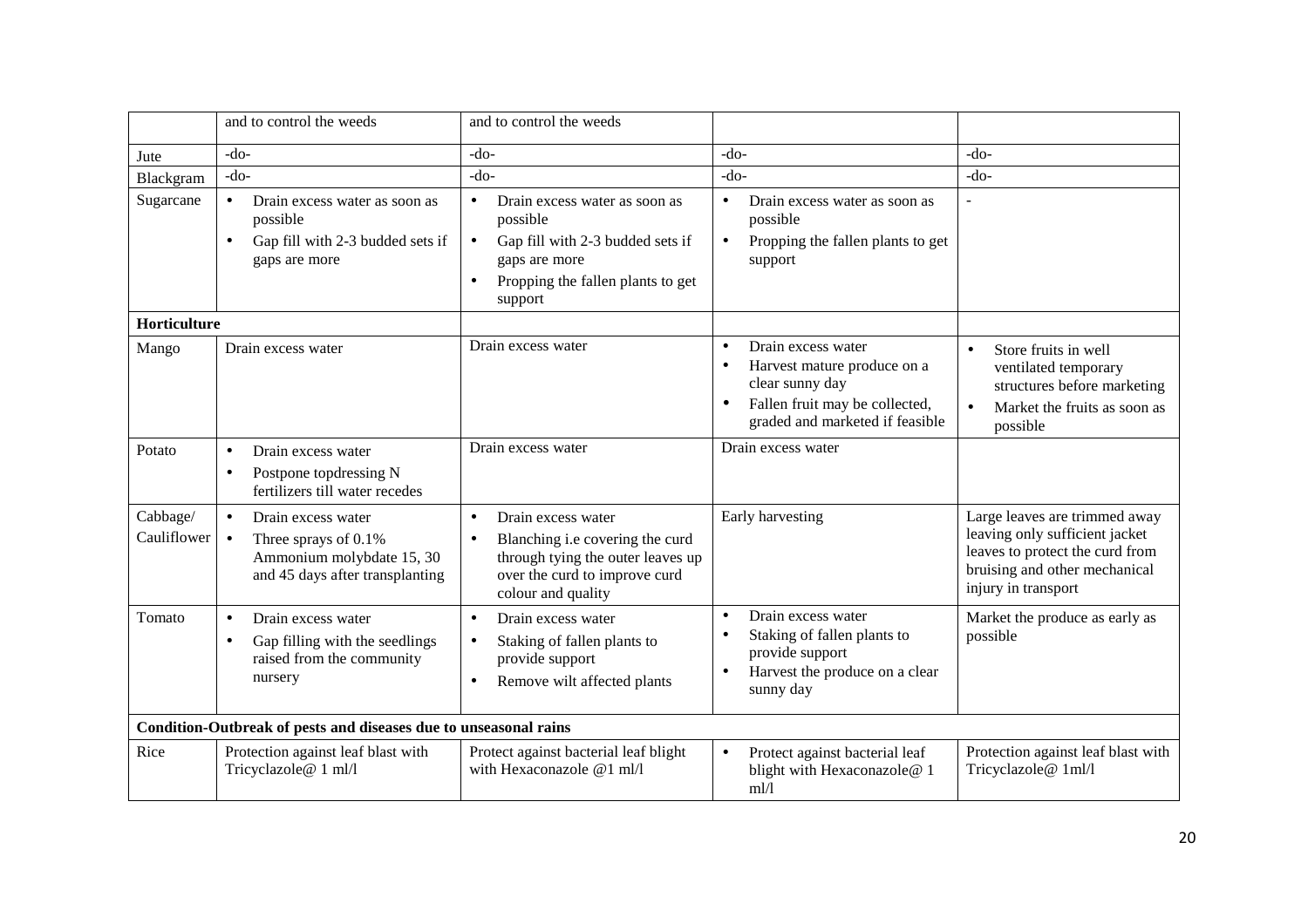|                         |                                                                                                                             |                                                                                                                                                                                                        | Spray Carbendazim 0.1% to<br>$\bullet$<br>prevent seed disculouration /<br>grain spot                                    |                                                                                                       |
|-------------------------|-----------------------------------------------------------------------------------------------------------------------------|--------------------------------------------------------------------------------------------------------------------------------------------------------------------------------------------------------|--------------------------------------------------------------------------------------------------------------------------|-------------------------------------------------------------------------------------------------------|
| Horticulture            |                                                                                                                             |                                                                                                                                                                                                        |                                                                                                                          |                                                                                                       |
| Mango                   | Spray Imadacloprid 0.3 ml or<br>$\bullet$<br>Dimethoate 1 ml/l to control<br>leaf hopper                                    | Spray Imadacloprid 0.3 ml or<br>Dimethoate 1 ml/l to control leaf<br>hopper                                                                                                                            | Spray Dithane M-45 3gm/l or<br>$\bullet$<br>Carbendazim 1gm/l against<br>anthracnose                                     | Maintain aeration in storage to<br>prevent fungal infection and<br>blackening of fruits               |
|                         | Drench the seedlings with COC<br>$\bullet$<br>0.3% against root rot                                                         |                                                                                                                                                                                                        | Spray sulphur 0.5% to control<br>$\bullet$<br>powdery mildew                                                             |                                                                                                       |
| Potato                  |                                                                                                                             | Spray metalaxyl + mancozeb mixture<br>$@ 1.5 g/l$ twice at 10 days interval to<br>protect against late blight disease                                                                                  | Spray metalaxyl + mancozeb<br>mixture $@ 1.5 g/l$ twice at 10 days<br>interval to protect against late blight<br>disease | Dehaulming of affected parts<br>and destroy<br>Severely infested produce is<br>unfit for seed purpose |
| Cabbage/<br>Cauliflower | Spraying of Profenophos $@$ 0.1% or<br>Cypermethrin @ 0.1% with sticker<br>to control cabbage borer or diamond<br>back moth | Spraying the crop with Copper-<br>oxychloride (0.4%) or Mancozeb<br>$(0.25\%)$ / Chlorothalonil $(0.2\%)$ or<br>Difenconazole (0.5g/lt) with sticker<br>at 10 days interval to prevent curd<br>blight. |                                                                                                                          |                                                                                                       |
| Tomato                  | Drench the seedlings with COC<br>0.3% against damping off                                                                   | Spray sulphur 0.5% to control<br>powdery mildew                                                                                                                                                        | Spray mancozeb 1.5g/l to control<br>alternaria blight on fruits                                                          |                                                                                                       |

#### **2.3 Floods**

| Condition-Transient water logging/partial inundation |                                                                                                                                                |                                                                                                                                                                      |                                                                                                                                              |               |  |
|------------------------------------------------------|------------------------------------------------------------------------------------------------------------------------------------------------|----------------------------------------------------------------------------------------------------------------------------------------------------------------------|----------------------------------------------------------------------------------------------------------------------------------------------|---------------|--|
| <b>Crop</b>                                          |                                                                                                                                                | <b>Suggested contingency measures</b>                                                                                                                                |                                                                                                                                              |               |  |
|                                                      | <b>Seedling / nursery stage</b>                                                                                                                | <b>Vegetative stage</b>                                                                                                                                              | <b>Reproductive stage</b>                                                                                                                    | At harvest    |  |
| Rice                                                 | Drain water, after recession of<br>flood<br>Gap fill with the seedlings<br>raised either from community<br>nurseries or split the tillers from | Drain excess water<br>Gap fill with the seedlings raised<br>either from community nursiries<br>or split the tillers from surviving<br>hills<br>Apply booster dose of | Alternate crops like kalai, mustard,<br>wheat, lentil, potato, gram, maize<br>and boro paddy can be taken up if<br>the damage is very severe | Early harvest |  |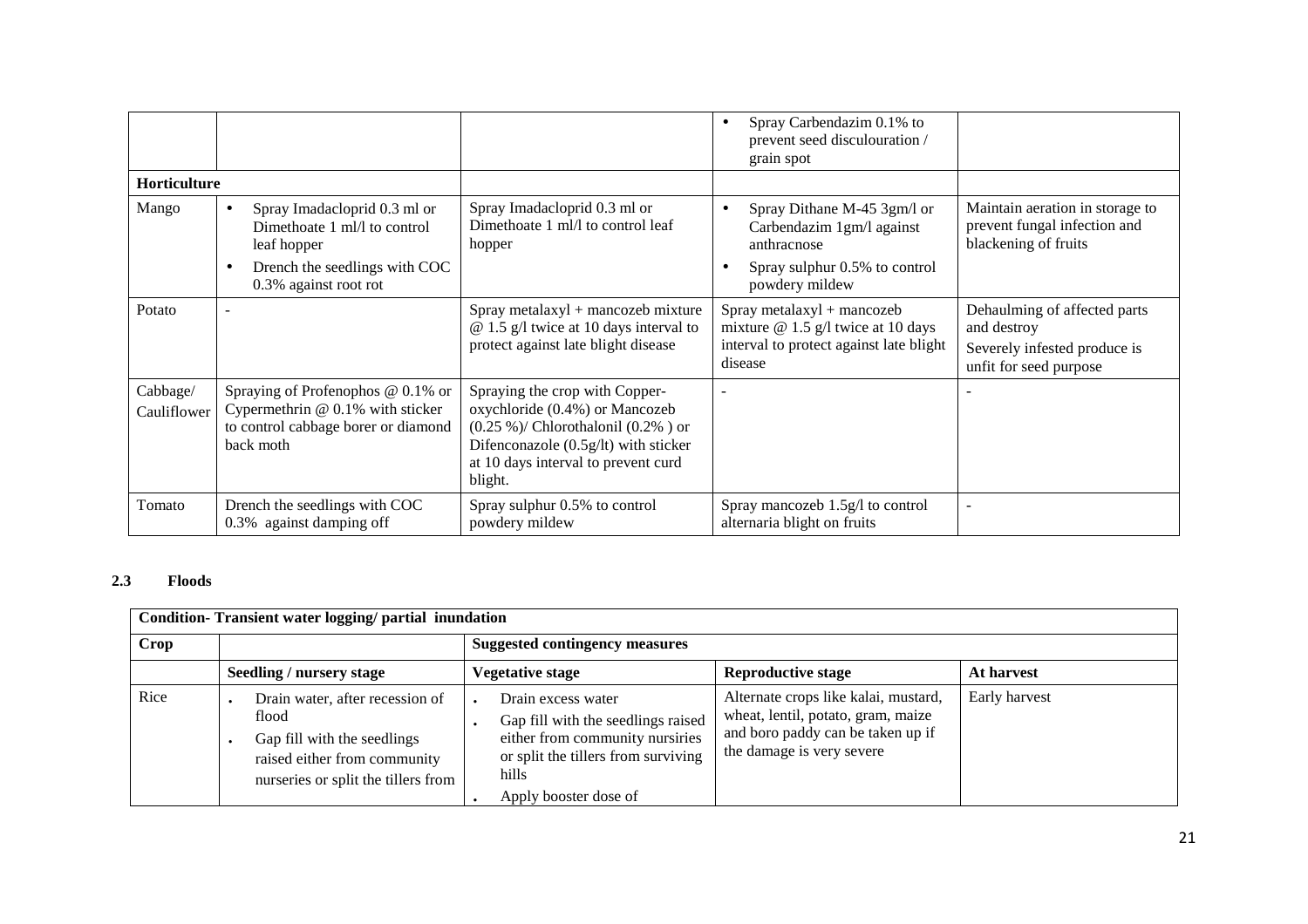|                        | surviving hills<br>Apply booster dose of<br>$\bullet$<br>nutrients(30-50 kgN/ha)<br>Micronutrient deficiency<br>corrections for Zn and Fe with<br>foliar application of 0.2%<br>$ZnSo4$ and FeSo <sub>4</sub> 2-3 times at 4-<br>5 days interval | nutrients(30-50 kgN/ha)<br>Spray zinc sulphate 0.2% if it is<br>less than 45 days after<br>transplanting                                                                                                                                                                                                                                                                                                                                                                                                                                          |
|------------------------|--------------------------------------------------------------------------------------------------------------------------------------------------------------------------------------------------------------------------------------------------|---------------------------------------------------------------------------------------------------------------------------------------------------------------------------------------------------------------------------------------------------------------------------------------------------------------------------------------------------------------------------------------------------------------------------------------------------------------------------------------------------------------------------------------------------|
| Rice                   | Condition-Continuous submergence for more than 2 days<br>Drain excess water<br>$\bullet$<br>Transplant seedlings raised<br>from community nursery /<br>staggered nursery or by<br>splitting the tillers from<br>surviving hills                  | Plan for alternate crops like Kalai,<br>Drain excess water<br>Mustard, Wheat, Lentil, Potato,<br>Transplant seedlings raised from<br>Gram, Maize and Boro paddy<br>community nursery / staggered<br>nursery or by splitting the tillers<br>from surviving hills<br>For early flood, supply of<br>seed/fertilizer minikit as follows:<br>Paddy seed@5 kg/kit, Urea @10<br>kg/kit<br>Kalai @ 4 kg/kit<br>For late flood:<br>Boro paddy @6 kg/kit<br>Mustard @ 1kh/kit<br>Wheat @15kg/kit<br>Potato@15 kg/kit<br>Lentil @ 2kh/kit<br>Gram @ 4 kg/kit |
| Sea water<br>intrusion | NA                                                                                                                                                                                                                                               |                                                                                                                                                                                                                                                                                                                                                                                                                                                                                                                                                   |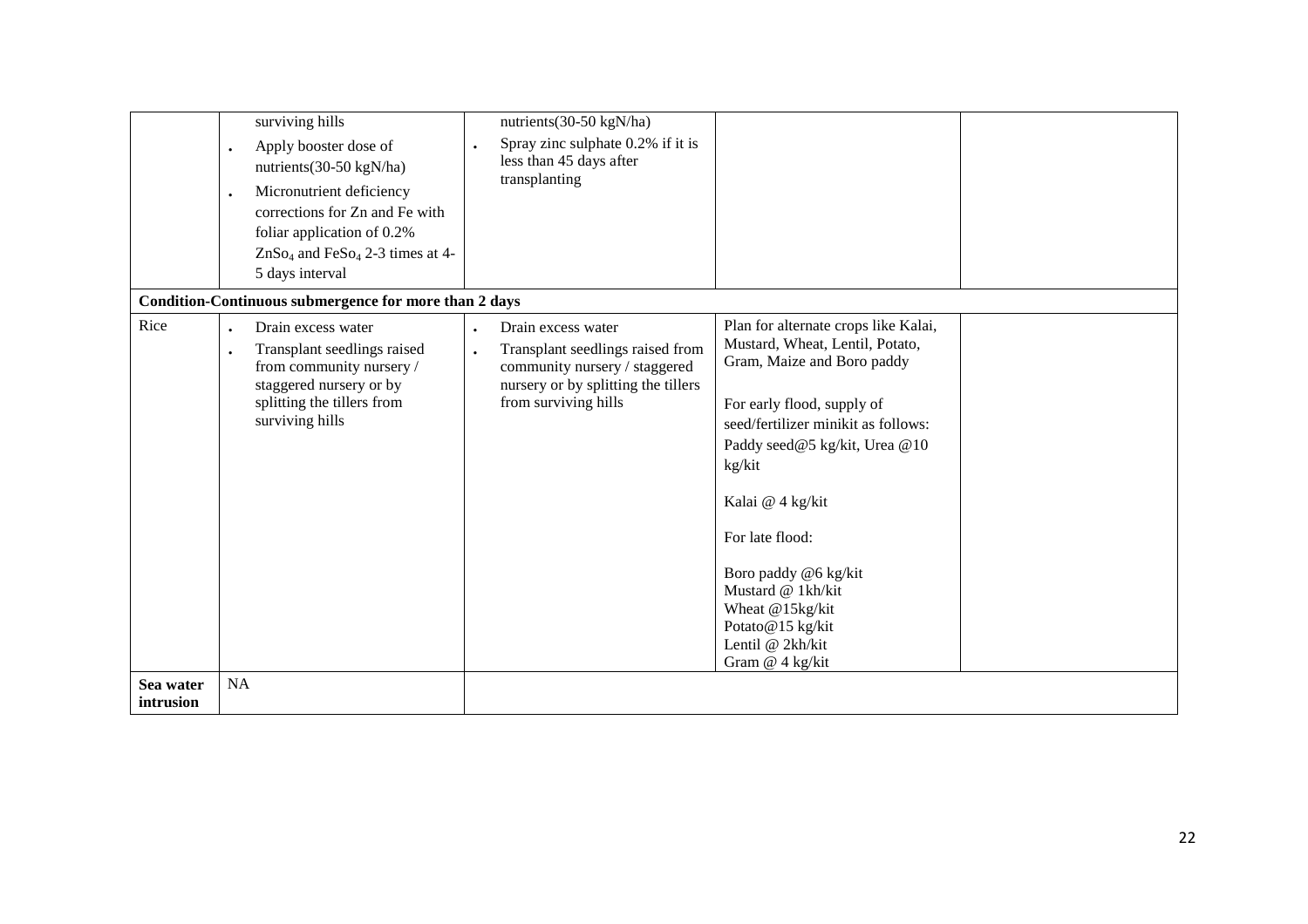## **2.4 Extreme events: Heat wave / Cold wave/Frost/ Hailstorm /Cyclone – Not applicable**

| <b>Extreme event type</b> | <b>Suggested contingency measures</b> |                         |                           |            |  |  |
|---------------------------|---------------------------------------|-------------------------|---------------------------|------------|--|--|
|                           | <b>Seedling / nursery stage</b>       | <b>Vegetative stage</b> | <b>Reproductive stage</b> | At harvest |  |  |
| <b>Heat Wave</b>          | <b>NA</b>                             |                         |                           |            |  |  |
| Cold wave                 | <b>NA</b>                             |                         |                           |            |  |  |
| Frost                     | <b>NA</b>                             |                         |                           |            |  |  |
| Hailstorm                 | <b>NA</b>                             |                         |                           |            |  |  |
| Cyclone                   | <b>NA</b>                             |                         |                           |            |  |  |

## **2.5 Contingent strategies for Livestock, Poultry & Fisheries**

#### **2.5.1 Livestock**

|                               | <b>Suggested contingency measures</b>                                         |                                                                                 |                                                                                    |  |
|-------------------------------|-------------------------------------------------------------------------------|---------------------------------------------------------------------------------|------------------------------------------------------------------------------------|--|
|                               | <b>Before the event</b>                                                       | During the event                                                                | After the event                                                                    |  |
| <b>Drought</b>                |                                                                               |                                                                                 |                                                                                    |  |
| Feed and fodder availability  | Preserve the surplus feeds and<br>fodder through hay and silage<br>making     | Provide, hay, silage and urea<br>straw treated feed to dairy<br>animals         | Grow drought tolerant fodder variety in barren land to<br>meet crisis              |  |
| Drinking water                | Store hygienic drinking water<br>and make silage of fodder to<br>retain water | Provide fresh water and green<br>fodder as silage to reduce the<br>water intake | Supply adequate fresh water to avoid heat strokes                                  |  |
| Health and disease management | Vaccination of dairy animals<br>against infectious diseases.                  | Keep animal in cool place to avoid<br>heat stress and strokes.                  | Give antistress drug and preventive medicinal<br>supplement to dairy animals.      |  |
| <b>Floods</b>                 |                                                                               |                                                                                 |                                                                                    |  |
| Feed and fodder availability  | Store the feed and fodder in<br>upland through silage                         | Avoid damp and moldy feed and<br>fodder to dairy animals.                       | Dry the stored dampy feeds and fodder before feeding to<br>dairy animals.          |  |
| Drinking water                | Store hygienic drinking water<br>for dairy animals                            | Provide hygienic and chlorinated<br>water to dairy animals.                     | Supply chlorinated fresh water to avoid dihorea and<br>dysentery to dairy animals. |  |
| Health and disease management | Vaccination of dairy animals<br>against infectious diseases.                  | Keep the animals in upland areas<br>to avoid drowning.                          | Provide preventive anti diahorea vitamin supplement.                               |  |
| Cyclone                       | <b>NA</b>                                                                     |                                                                                 |                                                                                    |  |
| Heat wave and cold wave       | <b>NA</b>                                                                     |                                                                                 |                                                                                    |  |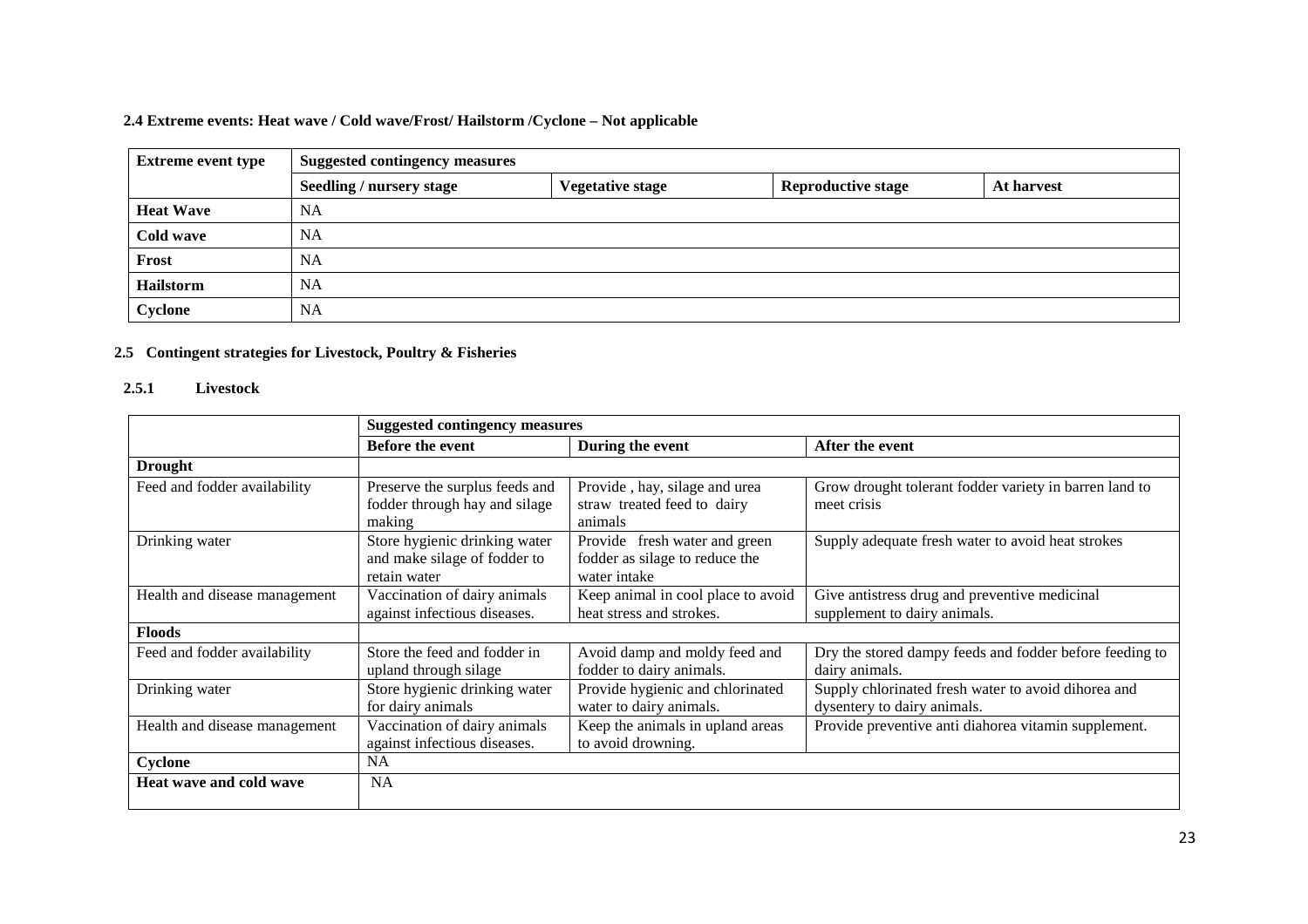## **2.5.2 Poultry**

|                               | <b>Suggested contingency measures</b>                          |                                                                               |                                                   | <b>Convergence/linkages with ongoing</b><br>programs, if any |
|-------------------------------|----------------------------------------------------------------|-------------------------------------------------------------------------------|---------------------------------------------------|--------------------------------------------------------------|
|                               | <b>Before the event</b>                                        | During the event                                                              | After the event                                   |                                                              |
| <b>Drought</b>                |                                                                |                                                                               |                                                   |                                                              |
| Shortage of feed ingredients  | Preserve the surplus feed<br>ingredient of concentrate<br>feed | Provide the low<br>cost CF with<br>locally available<br>resources             | $\sim$                                            |                                                              |
| Drinking water                | Store plenty of fresh<br>water                                 | Supply stored fresh<br>and chlorinated<br>water                               | $\sim$                                            |                                                              |
| Health and disease management | Vaccination of poultry<br>against infectious<br>diseases       | Keep birds in cool<br>and shady place to<br>avoid heat strokes<br>and stress. | Give anti stress drug and<br>medicinal supplement | $\overline{\phantom{a}}$                                     |
| <b>Floods</b>                 |                                                                |                                                                               |                                                   |                                                              |
| Shortage of feed ingredients  | $-do$ -                                                        | $-do$ -                                                                       | $-do$ -                                           |                                                              |
| Drinking water                | $-do$ -                                                        | $-do$ -                                                                       | $-do$ -                                           |                                                              |
| Health and disease management | $-do -$                                                        | $-do-$                                                                        | $-do -$                                           | $\overline{\phantom{a}}$                                     |
| Cyclone                       |                                                                |                                                                               |                                                   |                                                              |
| Heat wave and cold wave       | $\sim$                                                         |                                                                               |                                                   |                                                              |

#### **2.5.3 Fisheries/ Aquaculture**

|                                                                | <b>Suggested contingency measures</b>        |                  |                                                     |  |
|----------------------------------------------------------------|----------------------------------------------|------------------|-----------------------------------------------------|--|
|                                                                | <b>Before the event</b>                      | During the event | After the event                                     |  |
| 1) Drought                                                     |                                              |                  |                                                     |  |
| <b>B.</b> Aquaculture                                          |                                              |                  |                                                     |  |
| (i) Shallow water in ponds due to<br>insufficient rains/inflow | Reduce stocking density &<br>harvesting fish | Apply KMNO4      | Supply water from other ponds and water<br>sources. |  |
| 2) Floods                                                      |                                              |                  |                                                     |  |
| <b>B.</b> Aquaculture                                          |                                              |                  |                                                     |  |